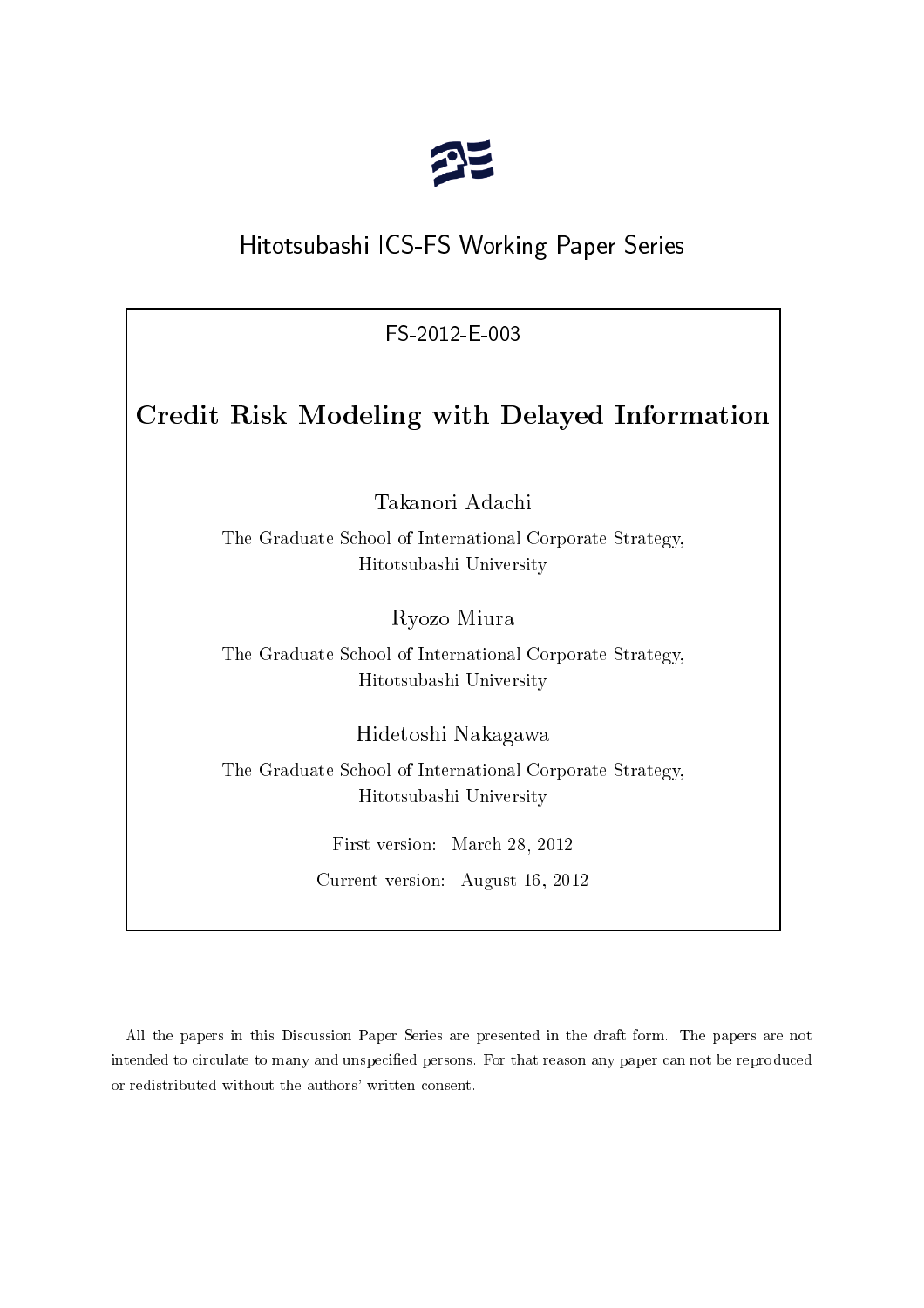# Credit Risk Modeling with Delayed Information *<sup>∗</sup>*†

Takanori Adachi <sup>‡</sup> Ryozo Miura <sup>§</sup> Hidetoshi Nakagawa <sup>¶</sup>

#### **Abstract**

We introduce a notion of market times that are stochastic processes in order to represent information delay in structural credit risk models. The market times are extensions of the time change process introduced by Guo, Jarrow and Zeng in the sense that each component of the market time is not required to be a stopping time. We introduce a class of market times called idempotent market times that contain natural examples including market times driven by Poisson processes. We show that any idempotent market time is hard to be a model of the time change process. We define a filtration modulated by the market time and show that it is an extension of the continuously delayed filtration that is the filtration modulated by the time change process. We show that the conditional expectations given market filtrations have some Markov property in a binomial setting, which is useful for pricing defaultable financial instruments.

# **Contents**

| $\mathbf{1}$            | Introduction                                                                                                                              | $\overline{2}$           |
|-------------------------|-------------------------------------------------------------------------------------------------------------------------------------------|--------------------------|
| $\overline{2}$          | <b>Market Times</b>                                                                                                                       | 3                        |
|                         | 2.1                                                                                                                                       | $\overline{\phantom{a}}$ |
|                         | 2.2                                                                                                                                       | $\overline{5}$           |
|                         | 2.3                                                                                                                                       | 9                        |
|                         | 2.4                                                                                                                                       | 10                       |
|                         | 2.4.1                                                                                                                                     | 10                       |
|                         | 2.4.2                                                                                                                                     | 11                       |
|                         | 2.4.3                                                                                                                                     | 11                       |
|                         | 2.4.4                                                                                                                                     | 11                       |
|                         | 2.4.5                                                                                                                                     | 12                       |
|                         |                                                                                                                                           |                          |
| 3                       | <b>Market Filtrations</b>                                                                                                                 | 12                       |
| $\overline{\mathbf{4}}$ | Market Times in a Binomial Model                                                                                                          | 14                       |
|                         | 4.1                                                                                                                                       | 14                       |
|                         | 4.2                                                                                                                                       | -16                      |
|                         | 4.3                                                                                                                                       | 17                       |
| 5                       | <b>Valuation of Defaultable Bonds</b>                                                                                                     | 19                       |
|                         | 5.1                                                                                                                                       | 19                       |
|                         | 5.2                                                                                                                                       | 19                       |
|                         | *August 16th, 2012 version                                                                                                                |                          |
|                         | <sup>†</sup> This research was supported by Grant-in-Aid for Scientific Research (A) No. 20241038 from Japan Society for the Promotion of |                          |
|                         | Science (JSPS).                                                                                                                           |                          |
|                         | <sup>‡</sup> Graduate School of International Corporate Strategy, Hitotsubashi University Email: taka.adachi@gmail.com                    |                          |
|                         | <sup>§</sup> Graduate School of International Corporate Strategy, Hitotsubashi University<br>Email: rmiura@ics.hit-u.ac.jp                |                          |
|                         | "Graduate School of International Corporate Strategy, Hitotsubashi University Email: hnakagawa@ics.hit-u.ac.jp                            |                          |

*AMS 2000 subject classifications:* Primary 60G20, 60G40; secondary 91B30, 91B70

*JEL subject classifications:* C02, D52, D8

*Keywords and phrases:* credit risk, default risk, structural model, stopping time, random time, information delay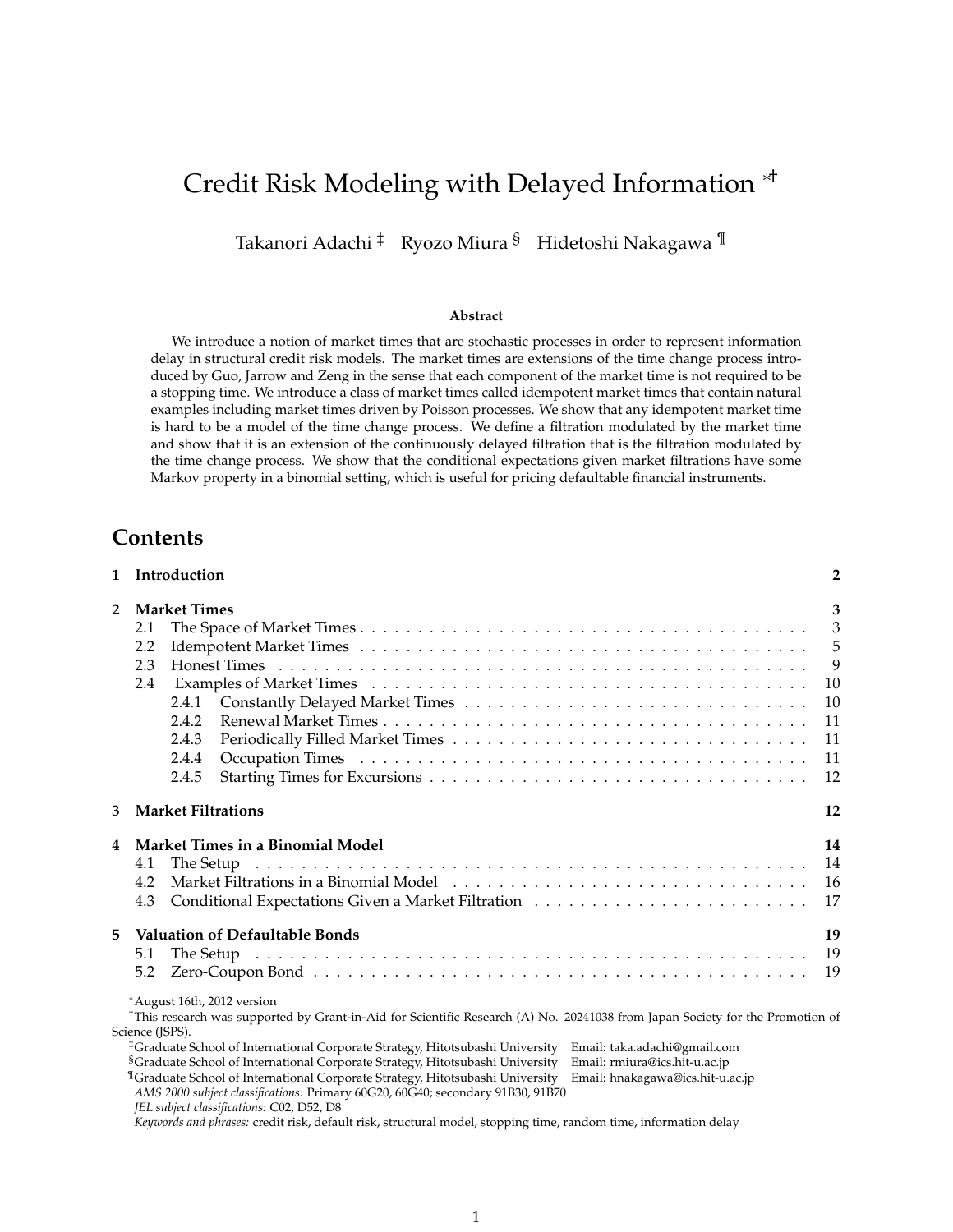|  | A Appendix |  |
|--|------------|--|
|  |            |  |
|  |            |  |

# **1 Introduction**

Starting with the trailblazing work of Merton [Mer74], a branch of credit risk modeling, called the structural approach has flourished by several authors ( See e.g. Bielecki and Rutkowski [BR04] ,McNeil, Frey and Embrechts [MFE05] or Bielecki, Jeanblanc and Marek Rutkowski [BJR09] ). Many of their models are defined so as to introduce components that make the model incomplete in the sense that its default time becomes a totally inaccessible stopping time.

The origin of this line is the work of Duffie and Lando [DL01]. They link the two perspectives by introducing noise into the market's information set. They postulate that the market can only observe the firm's asset value plus noise at equally spaced, discrete (non-continuous) time points. Kusuoka [Kus99] extends Duffie and Lando's model to continuous time observations. Nakagawa [Nak01] presents a filtering model of a default time in a rigid mathematical setting. Cetin, Jarrow, Protter and Yildirim [cJPY04] simply reduce the information the market can see instead of appending noise. Giesecke's model [Gie06] makes the default barrier be unobservable to the market.

Our approach that we present in this paper is toward the line. We focus on the market time delay as a source of the model incompleteness. Actually, there are earlier studies including the work by Lindset, Lund and Persson [LLP08] whose model has constant lags for both managers and markets, and more recently the work by Guo, Jarrow and Zeng [GJZ09] whose model is stochastic and is based on an increasing sequence of stopping times.

We enhance their approaches to the cases including not just deterministic delay but also some delay driven by (possibly non-stopping) random times. This enables us to consider a natural example of catching up to all information in a stochastically periodic manner that the continuous delayed model of Guo-Jarrow-Zeng does not accept.

The remainder of this paper consists of three sections.

In Section 2, we begin with an introduction of market times, showing the set of all market times forms a monoid. We introduce a family of market times, called idempotent market times whose member fails to be an example of the time change utilized by Guo, Jarrow and Zeng [GJZ09]. We provide a characterization of idempotent market times, We also give a couple of examples of market times in this section.

In Section 3, we present a definition of filtrations generated by market times, showing that they are natural extension of the continuously delayed filtrations of Guo, Jarrow and Zeng [GJZ09] in the sense that they coincide each other when the market time consists of stopping times.

In Section 4, we investigate behavior of market times in a binomial model. We show a conditional expectation given a market filtration has a strong Markov property.

In Section 5, we provide a valuation of a defaultable bond and its credit spread based on the calculation of a conditional expectation given a market filtration.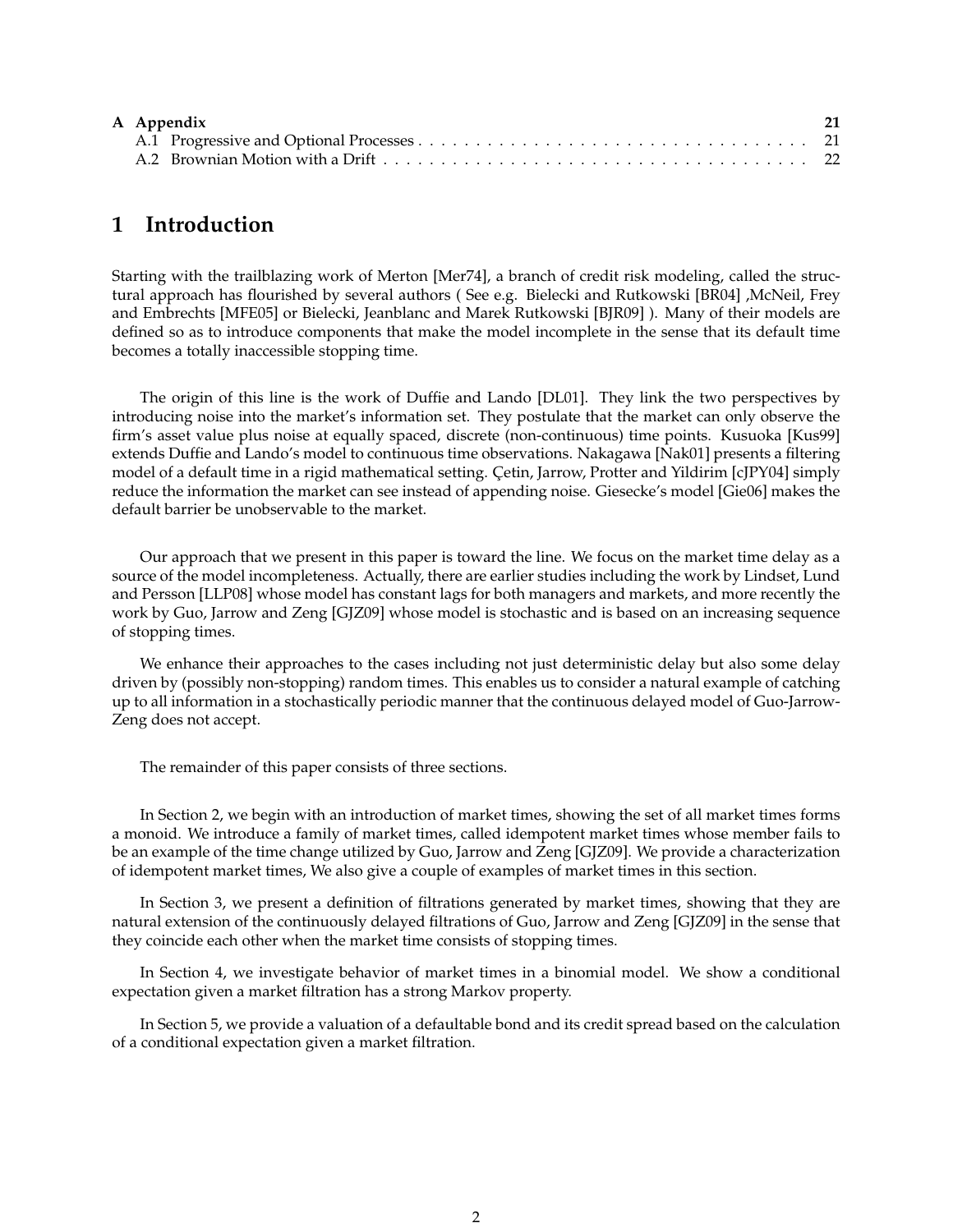# **2 Market Times**

Let  $\mathcal T$  be a fixed time domain that has the least element 0, equipped with an adequate topology, such as  $\{0, \delta, 2\delta, \ldots, N\delta\}$  ( $\delta > 0$ ), [0, *T*] or  $\mathbb{R}_+ := [0, \infty)$ . For discrete domains, we assume that their topologies are discrete, that is, the powersets of the domains. For subsets of **R**, their topologies consist of usual open sets. We sometimes see the time domain as a measurable space whose  $\sigma$ -field are generated by its open sets.

**Definition 2.1.** Let  $T$  be a time domain.

- 1. For  $s, t \in \mathcal{T}$ ,  $[s, t]_{\mathcal{T}} := \{u \in \mathcal{T} \mid s \leq u \leq t\}$ . Similarly, we define  $[s, t]_{\mathcal{T}}$ ,  $[s, t]_{\mathcal{T}}$  and  $[s, t]_{\mathcal{T}}$ ,
- 2.  $\mathcal{T}_+ := \mathcal{T} \{0\},\$
- 3. For a function *f* whose domain is  $\mathcal{T}$ ,  $f(t-) := \lim_{s \to t-0} f(s)$  and  $f(t+) := \lim_{s \to t+0} f(s)$ .

Note that in the case  $\mathcal{T} = \{n\delta \mid n = 0, 1, \ldots\}$ ,  $t - t - \delta$  for  $t \in \mathcal{T}_+$  and  $t + t + \delta$  for  $t \in \mathcal{T}_-$ .

In this paper, all the discussion is under the filtered probability space  $(\Omega, \mathcal{F}, \mathbb{F} = {\{\mathcal{F}_t\}}_{t \in \mathcal{T}}, \mathbb{P})$ , where the filtration **F** satisfies the usual condition for continuous time domains.

## **2.1 The Space of Market Times**

**Definition 2.2.** [Random Times]

A *random time* is a random variable *τ* whose codomain is *T* , that is, *τ* : Ω *→ T* .

We denote the set of all random times by  $\mathcal{T}^*$ .

**Definition 2.3.** Let  $p = p(\omega, t_1, t_2, \ldots, t_n)$  be a proposition on  $\Omega \times T^n$ . Define predicates  $AS(p)$ ,  $SS(p)$ , *IS*( $p$ ) and *CS*( $p$ ) by

$$
AS(p) := ((\forall t_1 \in \mathcal{T})(\forall t_2 \in \mathcal{T}) \dots (\forall t_n \in \mathcal{T}) \mathbb{P}\{\omega \in \Omega \mid p(\omega, t_1, t_2, \dots, t_n)\} = 1),
$$
  
\n
$$
SS(p) := ((\forall \tau_1 \in \mathcal{T}^*)(\forall \tau_2 \in \mathcal{T}^*) \dots (\forall \tau_n \in \mathcal{T}^*) \mathbb{P}\{\omega \in \Omega \mid p(\omega, \tau_1(\omega), \tau_2(\omega), \dots, \tau_n(\omega))\} = 1),
$$
  
\n
$$
IS(p) := (\mathbb{P}\{\omega \in \Omega \mid (\forall t_1 \in \mathcal{T})(\forall t_2 \in \mathcal{T}) \dots (\forall t_n \in \mathcal{T}) p(\omega, t_1, t_2, \dots, t_n)\} = 1),
$$
  
\n
$$
CS(p) := ((\forall t_1 \in \mathcal{T})(\forall t_2 \in \mathcal{T}) \dots (\forall t_n \in \mathcal{T})(\forall \omega \in \Omega) p(\omega, t_1, t_2, \dots, t_n)).
$$

**Theorem 2.4.** Let p be a proposition on  $\Omega \times \mathcal{T}^n$ . Then, we have the following implications.

$$
CS(p) \begin{array}{c} SS(p) \\ \nearrow \\ \searrow \\ \searrow \\ IS(p) \end{array} \begin{array}{c} \searrow \\ \searrow \\ AS(p) \end{array}
$$

*Proof.* Immediate.

**Definition 2.5.** Let *X* and *Y* be two stochastic processes.

- 1. *Y* is called a *modification* of *X* if  $AS(X_t(\omega) = Y_t(\omega))$ ,
- 2. *Y* is called a *strong modification* of *X* if  $SS(X_t(\omega) = Y_t(\omega))$ .
- 3. *X* and *Y* are called *indistinguishable* if  $IS(X_t(\omega) = Y_t(\omega))$ .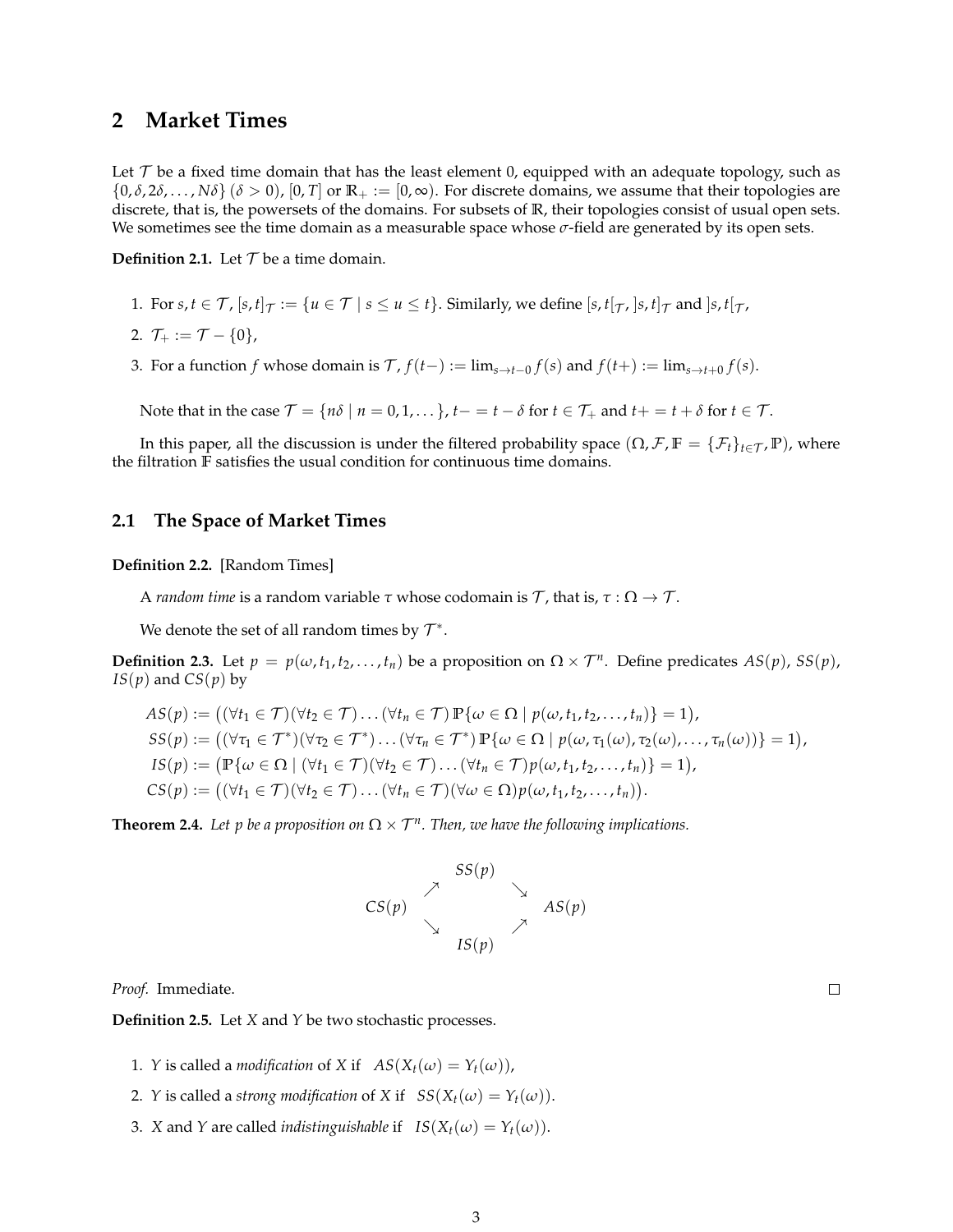In the following, we sometimes drop the occurrences of  $\omega$  in arguments of predicate constructors like *SS*(*X*<sub>*t*</sub> = *Y*<sub>*t*</sub>) instead of writing *SS*(*X*<sub>*t*</sub>(*ω*) = *Y*<sub>*t*</sub>(*ω*)).

Now we have a definition of the key concept of this paper.

#### **Definition 2.6.** [Market Times]

A *raw market time* is a stochastic process  $m : \mathcal{T} \times \Omega \to \mathcal{T}$  satisfying the following conditions,

- 1.  $SS(m_0 = 0)$ ,
- 2. *SS*( $m_t \le t$ ),
- 3.  $SS(t_1 \leq t_2 \rightarrow m_{t_1} \leq m_{t_2}).$

An **F**-*market time* is a raw market time which is **F**-adapted.

The market time *mt* represents the delayed time in the sense that if the market knows an event at time *t*, then the event actually happened at time *mt* (ahead of *t*) when managers learned it. So, it models the fact that the market will know the information (slightly) after the managers know it, that is, representing asymmetric information.

Lindset et al. introduced the two time lags for markets and managers in [LLP08]. Their lags are constant and not stochastically varying like ours.

**Proposition 2.7.** *Let m be a raw market time and m′ be a strong modification of m. Then, m′ is a raw market time.*

*Proof.* Straightforward.

Proposition 2.7 asserts that we can treat the space of market times as a quotient space safely.

**Definition 2.8.** [Space of Market Times]

- 1. *M* is the set of all raw market times.
- 2. For  $m^1$ ,  $m^2 \in \mathcal{M}$ , the *composite process*  $m^1 \circ m^2$  *is defined by for*  $t \in \mathcal{T}$  *and*  $\omega \in \Omega$ *,*

$$
(m1 \circ m2)t(\omega) = (m1 \circ m2)(t,\omega) := m1(m2(t,\omega),\omega).
$$

3. **M** := *M*/ *∼*, where *∼* is a binary relation on *M* defined by *m*<sup>1</sup> *∼ m*<sup>2</sup> iff *m*<sup>1</sup> is a strong modification of  $m^2$  for any pair of  $m^1$  and  $m^2$  in  $\mathcal{M}$ ,

For *m ∈ M*, we write *m ∈* **M** by identifying *m* with the equivalence class [*m*]*<sup>∼</sup> ∈* **M** if it leads no confusion.

4. An *identity process* is a process  $1^{\mathcal{M}} \in \mathcal{M}$  defined by  $1_i^{\mathcal{M}}(\omega) = t$  for all  $t \in \mathcal{T}$  and  $\omega \in \Omega$ .

**Theorem 2.9.** *The structure ⟨***M**, *◦*, **1***M⟩ forms a monoid* <sup>1</sup> *, where ◦ is a well-defined operator on* **M** *induced by the operator ◦ on M.*

*Proof.* First, we show that the process  $(m^1 \circ m^2)$  is a market time, that is, the operation ∘ is well-defined and the set *M* is closed under the operation *◦*, by examining if it satisfies the three condition in Definition 2.6, which is actually straightforward.

 ${}^{1}$ A semigroup with identity.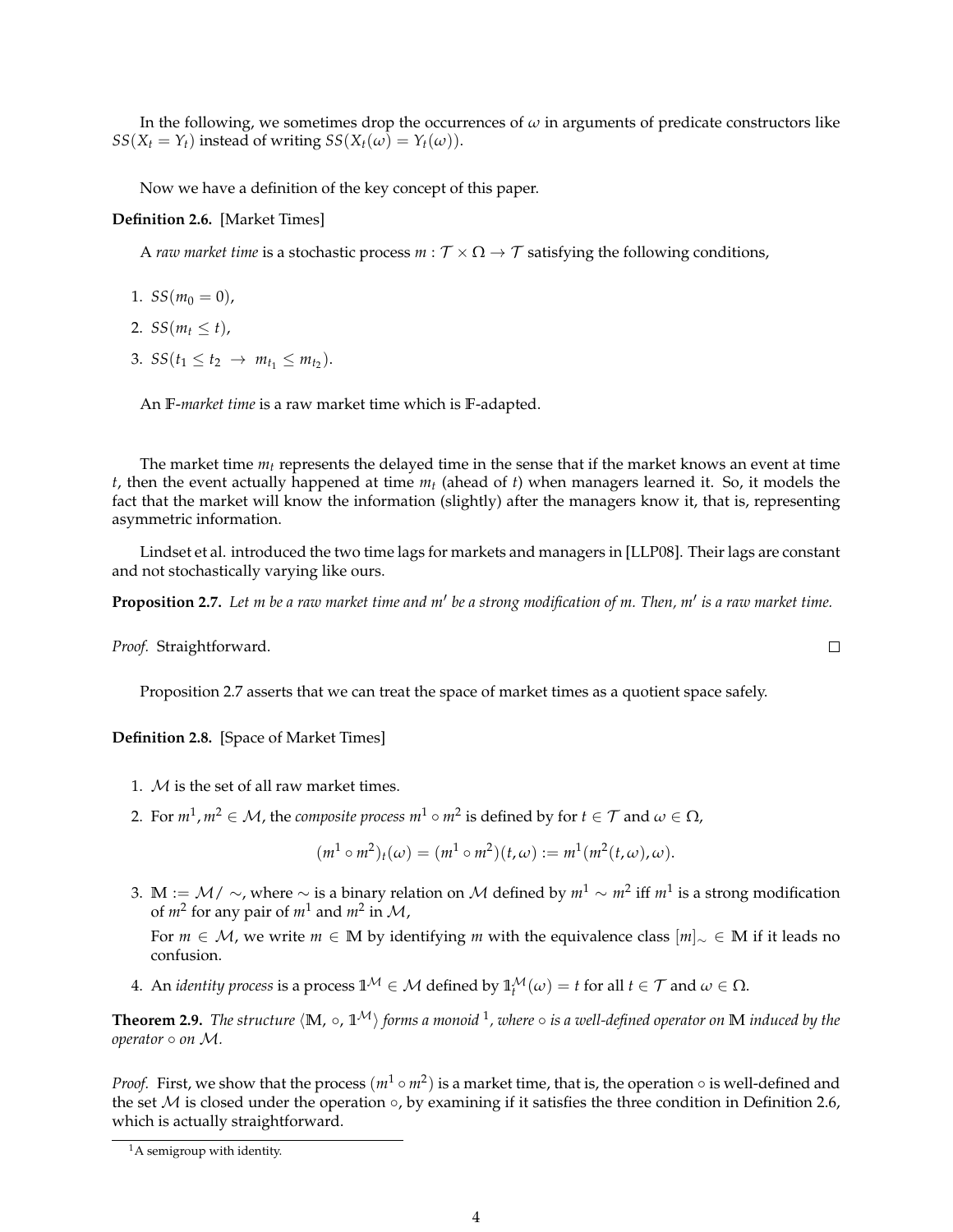Next, we check the associativity of the operator  $\circ$ . Let  $m^1, m^2, m^3 \in \mathcal{M}$ . We have for any  $t \in \mathcal{T}$  and *ω ∈* Ω,

$$
((m^1 \circ m^2) \circ m^3)_t(\omega) = m^1_{m^2_{\pi^3_t(\omega)}(\omega)}(\omega) = (m^1 \circ (m^2 \circ m^3))_t(\omega).
$$

The last thing we have to check is that **1***<sup>M</sup>* is an identity of the operator *◦*. But, this is also straightforward.  $\Box$ 

### **2.2 Idempotent Market Times**

**Definition 2.10.** [Idempotent Market Times] A raw market time *m* is called *idempotent* if

$$
SS(m_{m_t} = m_t), \tag{1}
$$

or *m ◦ m* is a strong modification of *m*.

**Proposition 2.11.** *A raw market time m is idempotent iff*  $SS(m_{t_1} \le t_2 \le t_1 \rightarrow m_{t_1} = m_{t_2})$ *.* 

*Proof. If part.* For  $\tau \in \mathcal{T}^*$ , we have

$$
\{m_{\tau}\leq \tau\}\cap\{m_{\tau}\leq m_{\tau}\leq \tau\rightarrow m_{\tau}=m_{m_{\tau}}\}\subset\{m_{\tau}=m_{m_{\tau}}\}.
$$

By the assumption, the probability of the left hand set is 1. Therefore,  $\mathbb{P}\{m_{\tau}=m_{m_{\tau}}\}=1$  as well.

*Only if part.* For any  $\tau_1$ ,  $\tau_2 \in \mathcal{T}^*$ , define a set *A* by

$$
A := \{m_{m_{\tau_1}} = m_{\tau_1}\} \cap \{m_{\tau_1} \leq \tau_2 \rightarrow m_{m_{\tau_1}} \leq m_{\tau_2}\} \cap \{\tau_2 \leq \tau_1 \rightarrow m_{\tau_2} \leq m_{\tau_1}\}.
$$

Then, we have  $P(A) = 1$  since *m* is an idempotent raw market time. Now, observing

$$
A \cap \{m_{\tau_1} \leq \tau_2 \leq \tau_1\}
$$
  
=  $A \cap \{m_{\tau_1} \leq \tau_2\} \cap \{\tau_2 \leq \tau_1\}$   
 $\subset \{m_{m_{\tau_1}} = m_{\tau_1}\} \cap \{m_{m_{\tau_1}} \leq m_{\tau_2}\} \cap \{m_{\tau_2} \leq m_{\tau_1}\}$   
=  $\{m_{m_{\tau_1}} = m_{\tau_1}\} \cap \{m_{m_{\tau_1}} \leq m_{\tau_2} \leq m_{\tau_1}\}$   
 $\subset \{m_{\tau_1} = m_{\tau_2}\},$ 

 $\Box$ we have  $A \subset \{m_{\tau_1} \leq \tau_2 \leq \tau_1 \rightarrow m_{\tau_1} = m_{\tau_2}\}\.$  Therefore,  $\mathbb{P}\{m_{\tau_1} \leq \tau_2 \leq \tau_1 \rightarrow m_{\tau_1} = m_{\tau_2}\}=1.$ 

Here is one of the important implications derived from Proposition 2.11.

**Corollary 2.12.** Let  $m = \{m_t\}_{t \in \mathcal{T}}$  be an idempotent  $\mathbb{F}$ -market time where each  $m_t$  is a  $\mathbb{F}$ -stopping time. Then, for *every pair t and s in*  $\mathcal T$  *with*  $t\geq s$ *, we have*  $\{m_t=m_s\}\in \mathcal F_s.$ 

*Proof.* Let  $A \subset \Omega$  be the set defined by  $A := \{m_t \le s \le t \rightarrow m_t = m_s\} \cap \{m_s \le s\}$ . Then, since m is a market time and by Proposition 2.11, we get  $P(A) = 1$ .

Now, under the assumption  $s \leq t$ , we have

$$
A \cap \{m_t \leq s\} = A \cap (\{m_t \leq s \leq t \rightarrow m_t = m_s\} \cap \{m_t \leq s\}) \subset A \cap \{m_t = m_s\}
$$

and

$$
A\cap \{m_t=m_s\}=A\cap (\{m_s\leq s\}\cap \{m_t=m_s\})\subset A\cap \{m_t\leq s\}.
$$

Thus  $A \cap \{m_t \leq s\} = A \cap \{m_t = m_s\}$ . Therefore  $\{m_t \leq s\} \triangle \{m_t = m_s\} \subset \Omega - A$ . Hence  $\mathbb{P}(\{m_t \leq s\})$  $\{s\}\triangle\{m_t=m_s\})=0.$  Since  $\{m_t\leq s\}$  is  $\mathcal{F}_s$ -measurable and  $\mathcal{F}_s$  is complete, we have  $\{m_t=m_s\}\in\mathcal{F}_s.$  $\Box$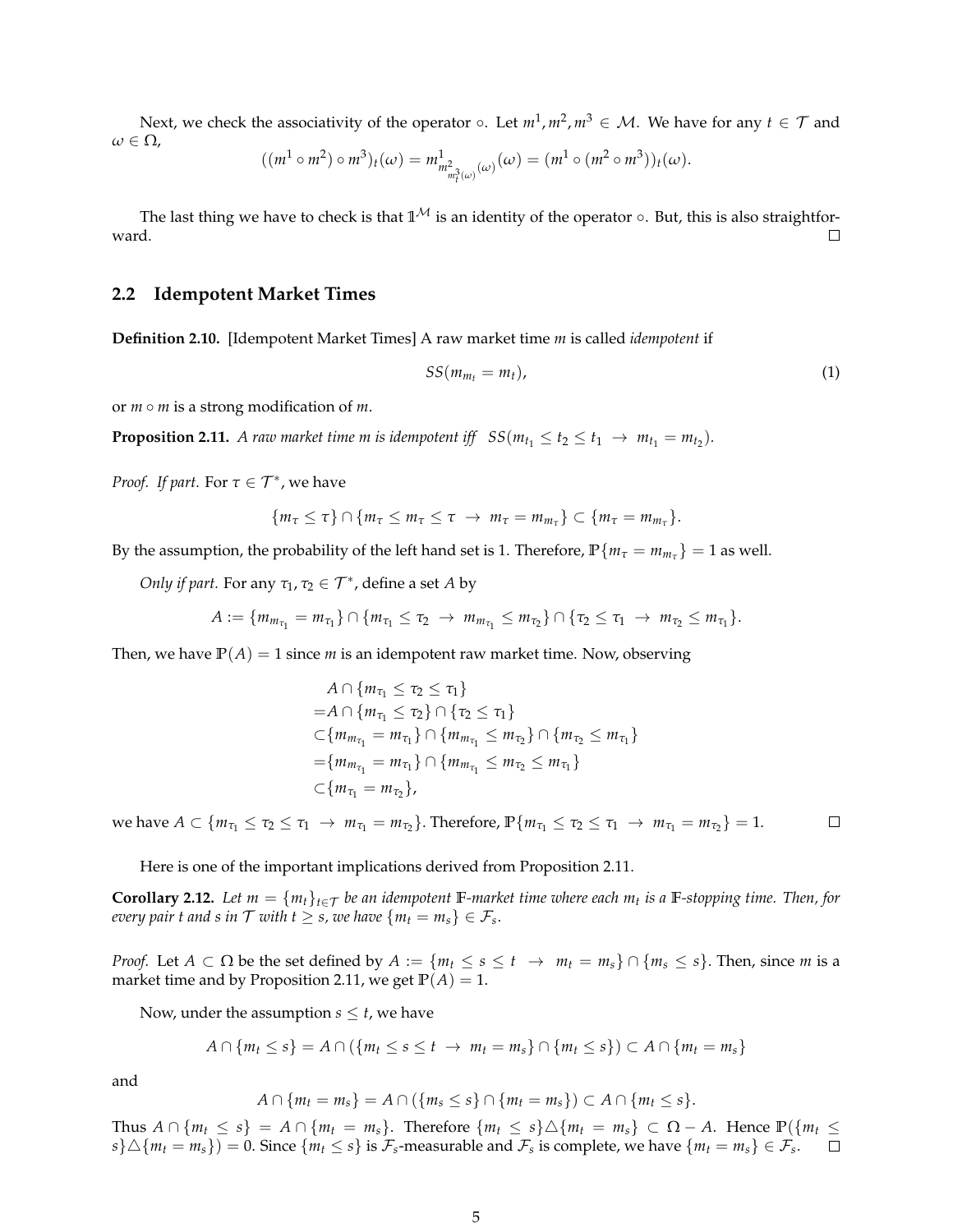Let us think *s* and *t* to be the current time and any future time, respectively. Then by Corollary 2.12, we can know if the information will have increased since now by *any future* time *t*, which is not realistic.

So, we should conclude that requiring each random time  $m_t$  to be a stopping time is not practical in the case that *m* is idempotent while some of the idempotent market times are quite interesting both in the practical and the theoretical sense. This is our original motivation to develop a delayed theory that does not depend on stopping times.

The following theorem gives an insight about the shape of idempotent market times.

**Theorem 2.13.** *Let*  $m : \mathcal{T} \times \Omega \rightarrow \mathcal{T}$  *be an idempotent raw market time. Then, we have* 

$$
AS(m_t = t \vee m_t = m_{t-}).
$$

*Proof.* For any  $t \in \mathcal{T}$ , make a following calculation:

$$
A := \{m_t \le t\} \cap \{m_{m_t} = m_t\} \cap \{m_t \le t - \to m_{m_t} \le m_{t-}\} \cap \{t - \le t \to m_{t-} \le m_t\}
$$
  
\n
$$
\subset \{m_t \le t\} \cap \{m_t \le t - \to m_t \le m_{t-}\} \cap \{t - \le t \to m_{t-} \le m_t\}
$$
  
\n
$$
= \{m_t \le t\} \cap \{m_t < t \to m_t \le m_{t-}\} \cap \{m_t - \le m_t\}
$$
  
\n
$$
= (\{m_t = t\} \cup \{m_t < t\}) \cap \{m_t < t \to m_t \le m_{t-}\} \cap \{m_{t-} \le m_t\}
$$
  
\n
$$
\subset \{\{m_t = t\} \cap \{m_{t-} \le m_t\}\} \cup \{\{m_t \le m_{t-}\} \cap \{m_{t-} \le m_t\}\}
$$
  
\n
$$
\subset \{m_t = t\} \cup \{m_t = m_{t-}\}
$$
  
\n
$$
= \{m_t = t \lor m_t = m_{t-}\}.
$$

Here,  $P(A) = 1$  since *m* is an idempotent raw market time.

Therefore, we have  $\mathbb{P}\{m_t = t \ \lor \ m_t = m_{t-}\} = 1$ .

Next, we show a characterization of idempotent market times.

**Definition 2.14.** 1. For a random set  $M \subset \mathcal{T} \times \Omega$ , define a process  $m^M : \mathcal{T} \times \Omega \to \mathcal{T}$  by

$$
m_t^M(\omega) = \sup\{s \le t \mid (s, \omega) \in M\},\tag{2}
$$

where we use the convention  $\sup \emptyset = 0$ .

2. For a raw market time *m*, define a random set *M<sup>m</sup>* by

$$
M^m := \{ (t, \omega) \in \mathcal{T} \times \Omega \mid m_t(\omega) = t \}.
$$
 (3)

Note that  $m_t^M$  is the end <sup>2</sup> of the random set  $M_t := M \cap ([0, t]_{\mathcal{T}} \times \Omega)$ .

**Proposition 2.15.** *1. Let*  $M \subset T \times \Omega$  *be a random set. Then, the process m*<sup>*M</sup> is an idempotent raw market time.*</sup>

*2. Let m be an idempotent raw market time, Then, the process mM<sup>m</sup> is a strong modification of m.*

*Proof.* 1. It is clear that  $m^M$  is a raw market time. So, let us show it is also idempotent. Let  $\omega \in \Omega$ ,  $\tau \in \mathcal{T}^*$  and  $s := m_\tau^M(\omega)$ . Then,

$$
s \leq \tau(\omega) \quad \text{and} \quad (\forall u \in \mathcal{T})u \leq \tau(\omega) \land (u, \omega) \in M \to u \leq s. \tag{4}
$$

Now, it is enough to show that  $\{u \le s \mid (u,\omega) \in M\} = \{u \le \tau(\omega) \mid (u,\omega) \in M\}$ . Since  $s \le \tau(\omega)$ , it is obvious that **LHS** *⊂* **RHS**. Let *u ∈* **RHS**. Then by Equation ( 4), *u ≤ s*. Therefore, *u ∈* **LHS**.

<sup>2</sup>See Definition 2.23.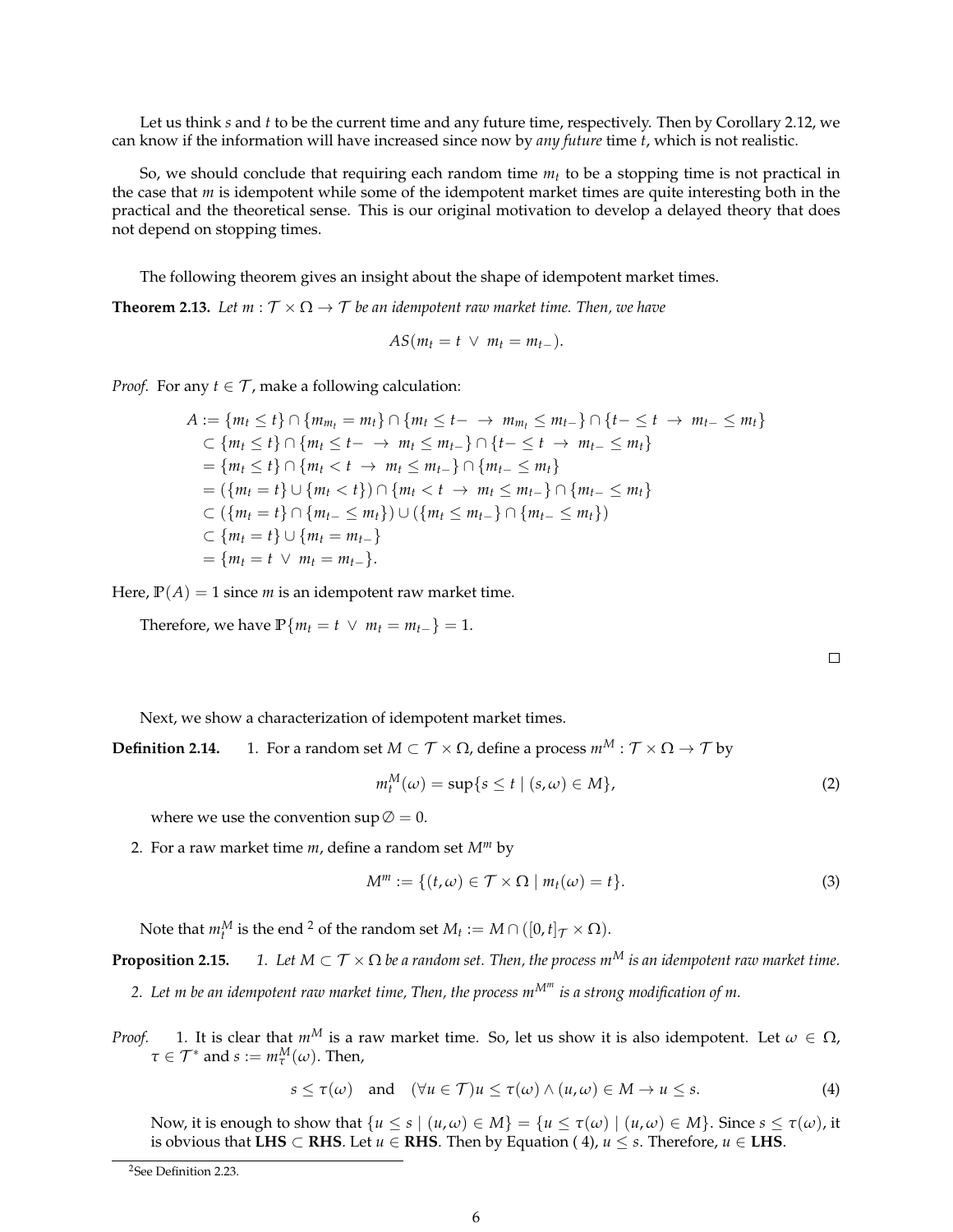2. For  $\omega \in \Omega$  ,  $s \in \mathcal{T}$  and  $\tau \in \mathcal{T}^*$ , We have

$$
m_{\tau}^{M^m}(\omega) = \sup\{s \leq \tau(\omega) \mid (s,\omega) \in M^m\} = \sup\{s \in \mathcal{T} \mid s \leq \tau(\omega) \wedge m_s(\omega) = s\}.
$$
 (5)

Then by Equation (5), we have  $\{m_{\tau} \leq \tau\} \cap \{m_{m_{\tau}} = m_{\tau}\} \subset \{m_{\tau}^{M^m} \geq m_{\tau}\}.$ 

Here, the probability of the left hand set of the above equation is 1 since *m* is an idempotent market time. Therefore,  $\mathbb{P}\{m_{\tau}^{M^m} \geq m_{\tau}\} = 1$ .

On the other hand,

$$
\{m_{\tau} < s \leq \tau \ \to \ m_{\tau} = m_s\} \cap \{s \leq \tau \ \land \ m_s = s\} \cap \{m_{\tau} < s\} \\
 = \{m_{\tau} < s \leq \tau \ \to \ m_{\tau} = m_s\} \cap \{m_{\tau} < s \leq \tau\} \cap \{m_{\tau} < s\} \cap \{m_s = s\} \\
 \subset \{m_{\tau} = m_s\} \cap \{m_{\tau} < s\} \cap \{m_s = s\} \\
 \subset \{m_s < s\} \cap \{m_s = s\} = \emptyset.
$$

Therefore,

$$
\{m_{\tau} < s \leq \tau \ \to \ m_{\tau} = m_s\} \subset \{ (s \leq \tau \ \land \ m_s = s) \ \to \ s \leq m_{\tau} \} \\
 \subset \{m_{\tau}^{M^m} \leq m_{\tau}\}.
$$
\n
$$
\tag{6}
$$

Here the last inclusion holds by Equation (5). The probability of the left most statement of Equation (6) is 1 by Proposition 2.11. Therefore,  $\mathbb{P}\{m_{\tau}^{M^m} \leq m_{\tau}\} = 1$ .

 $\Box$ 

 $\Box$ 

We have the following characterization theorem for idempotent raw market times.

**Theorem 2.16.** Let  $m : \mathcal{T} \times \Omega \to \mathcal{T}$  be a process. Then, m is an idempotent raw market time iff there exists a *random set*  $M \subset \mathcal{T} \times \Omega$  *such that m<sup>M</sup> is a strong modification of m.* 

*Proof.* Immediate from Proposition 2.15.

**Proposition 2.17.** *Let M be an* **F***-progressive set. Then, the process m<sup>M</sup> is an idempotent* **F***-market time.*

*Proof.* It is enough to show that  $m^M$  is **F**-adapted. Since *M* is **F**-progressive,  $M_t = M \cap ([0, t]_T \times \Omega)$  is  $\mathcal{B}[0,t] \otimes \mathcal{F}_t$ -measurable. Then, since  $m_t^M$  is the end of  $M_t$ , it is  $\mathcal{F}_t$ -measurable.

**Theorem 2.18.** Let  $m : \mathcal{T} \times \Omega \to \mathcal{T}$  be a càdlàg process. Then, m is an idempotent **F**-market time iff there exists an **F**-optional set  $M \subset T \times \Omega$  such that  $m^M$  is a strong modification of m.

*Proof. If part.* By Proposition 2.17 and the remark after Definition A.3.

*Only if part.* All we need to show is that the random set *M<sup>m</sup>* defined by Equation (3) is **F**-optional when *m* is **F**-adapted.

For  $n \in \mathbb{N}$ , define processes  $p^n$  by  $p^n := 1_{\{(t,\omega)|m_t(\omega)\leq t < m_t(\omega)+\frac{1}{n}\}}$ . Then,  $p^n$  is obviously F-adapted and càdlàg. Therefore,  $(p^n)^{-1}(1) = \{(t,\omega) \mid m_t(\omega) \le t < m_t(\omega) + \frac{1}{n}\}$  is an F-optional set. Thus, so is  $M^m = \bigcap_{n \in \mathbb{N}} (p^n)^{-1}(1).$  $\Box$ 

In the rest of this subsection, we only treat  $\mathcal{T} = \mathbb{R}_+$  cases.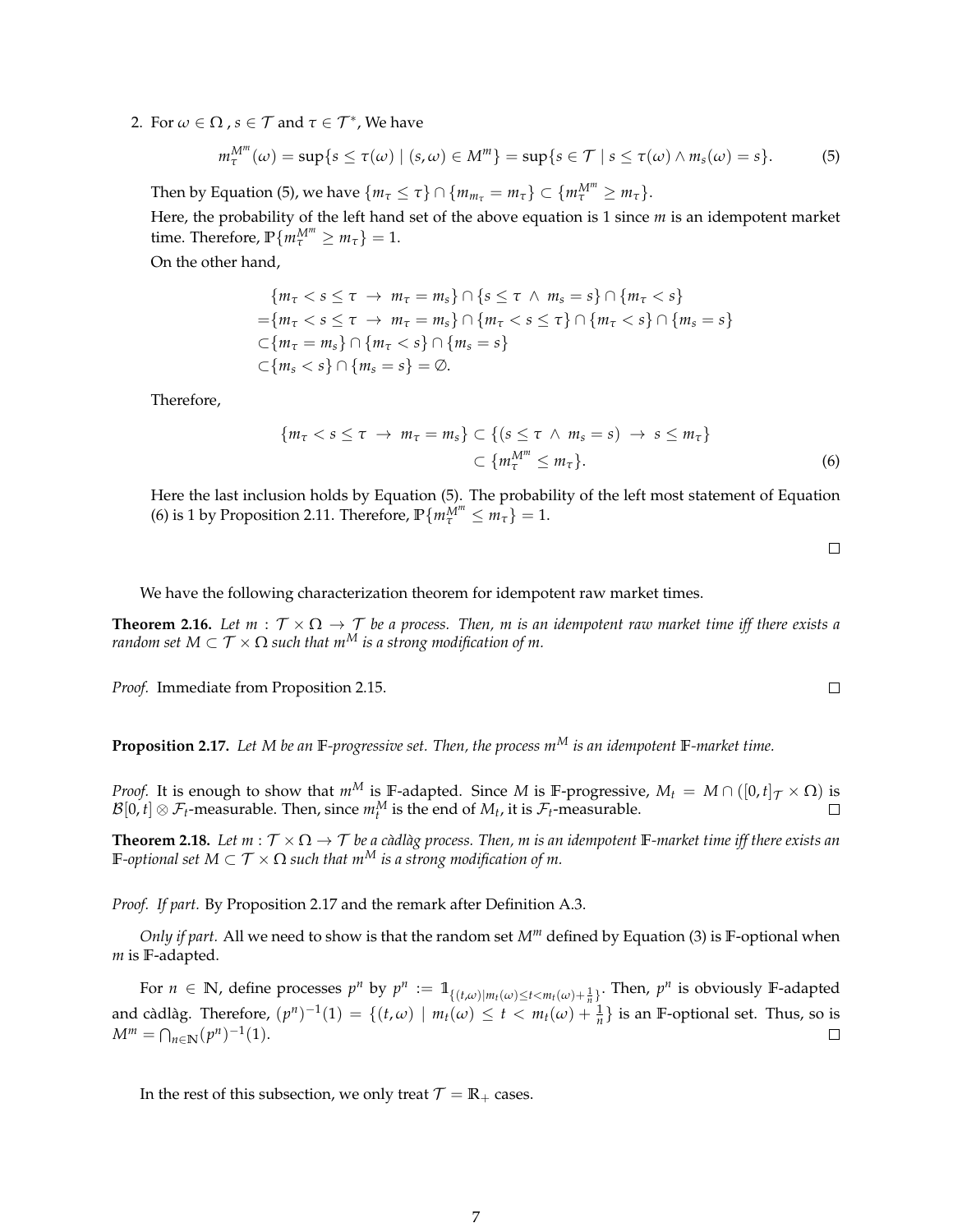**Theorem 2.19.** Let m be an idempotent raw market time whose sample paths are càdlàg. Define a generalized function *Xt by*

$$
X_t := \mathbb{1}_{I^m - J^m}(t) + \sum_{u \in J^m} (m_u - m_{u-})\delta(t - u)
$$
\n(7)

*where I<sup>m</sup> and J<sup>m</sup> are random sets defined by*

 $I^{m}(\omega) := \{t > 0 \mid m_t(\omega) = t\}$  and  $J^{m}(\omega) := \partial I^{m}(\omega) = \{t \in I^{m}(\omega) \mid t - \notin I^{m}(\omega)\}\,$ 

*and*  $\delta$  *is the Dirac delta function. Then, we have for every*  $t \in \mathbb{R}_+$ *,* 

$$
AS\big(m_t = \int_0^t X_s ds\big). \tag{8}
$$

*Proof.* By Theorem 2.13, we have  $m_t \neq t \rightarrow m_t - m_{t-} = 0$ . So, we have almost surely,

$$
m_t = \mu(I^m \cap ]0, t]) + \sum_{u \in J^m \cap ]0, t]} (m_u - m_{u-})
$$
\n(9)

where  $\mu$  is the Lebesgue measure. Noting that  $J^m$  is a countable set, Equation (8) is a straightforward consequence of Equation (9).  $\Box$ 

Equation (7) suggests that we can write the class of idempotent market times in Queuing theoretical form like  $A/A/1$ , where A denotes the class of any positive random variables whose expectations are finite.

As the last topic of this subsection, we mention a family of market times called discretizors.

#### **Definition 2.20.** [Discretizors]

Let  $\delta$  be a positive number. A *discretizor* with the resolution  $\delta$  is a deterministic raw market time  $\Delta^\delta=$  $\{\Delta_t^{\delta}\}_t \geq 0$  defined by

$$
\Delta_t^{\delta} = n\delta, \quad \text{where} \quad n \in \mathbb{N} \quad \text{with} \quad n\delta \le t < (n+1)\delta.
$$

This is an idempotent raw market time catching up with the managers' time every  $\delta$  unit time. It also satisfies  $t - \delta < \Delta_t^{\delta} \le t$  for every  $t \ge 0$ .

Discretizors are sometimes used for making a given market time that has a continuous distribution be its approximate market time with a discrete distribution. The following proposition gives a basic principle of the approximation.

**Proposition 2.21.** *Let*  $m \in \mathcal{M}$ *, and*  $t \geq 0$ *.* 

- 1.  $\lim_{\delta \to 0} \Delta_t^{\delta} = \mathbb{1}_t^{\mathcal{M}}$ .
- 2.  $(\Delta^{\delta} \circ m)_t \to m_t$  pointwise on  $\Omega$  as  $\delta \to 0$ .
- $3.$   $(m\circ\Delta^\delta)_t\to m_t$  pointwise on  $\Omega$  as  $\delta\to 0$  if every sample path of the original market time  $m_t$  is left-continuous.

*Proof.* 1. Immediate from the inequation  $t - \delta < \Delta_t^{\delta} \leq t$ .

- 2. Immediate from the inequation  $m_t(\omega) \delta < \Delta_{m_t(\omega)}^{\delta} \le m_t(\omega)$ .
- 3. Noticing that  $\Delta_t^{\delta}$  approaching to *t* from left,  $(m \circ \Delta^{\delta})_t$  converges to  $m_t$  if  $m_t$  is left-continuous.

 $\Box$ 

Note that the cardinality of the range of the market time ∆ *<sup>δ</sup> ◦ m* is at most countable.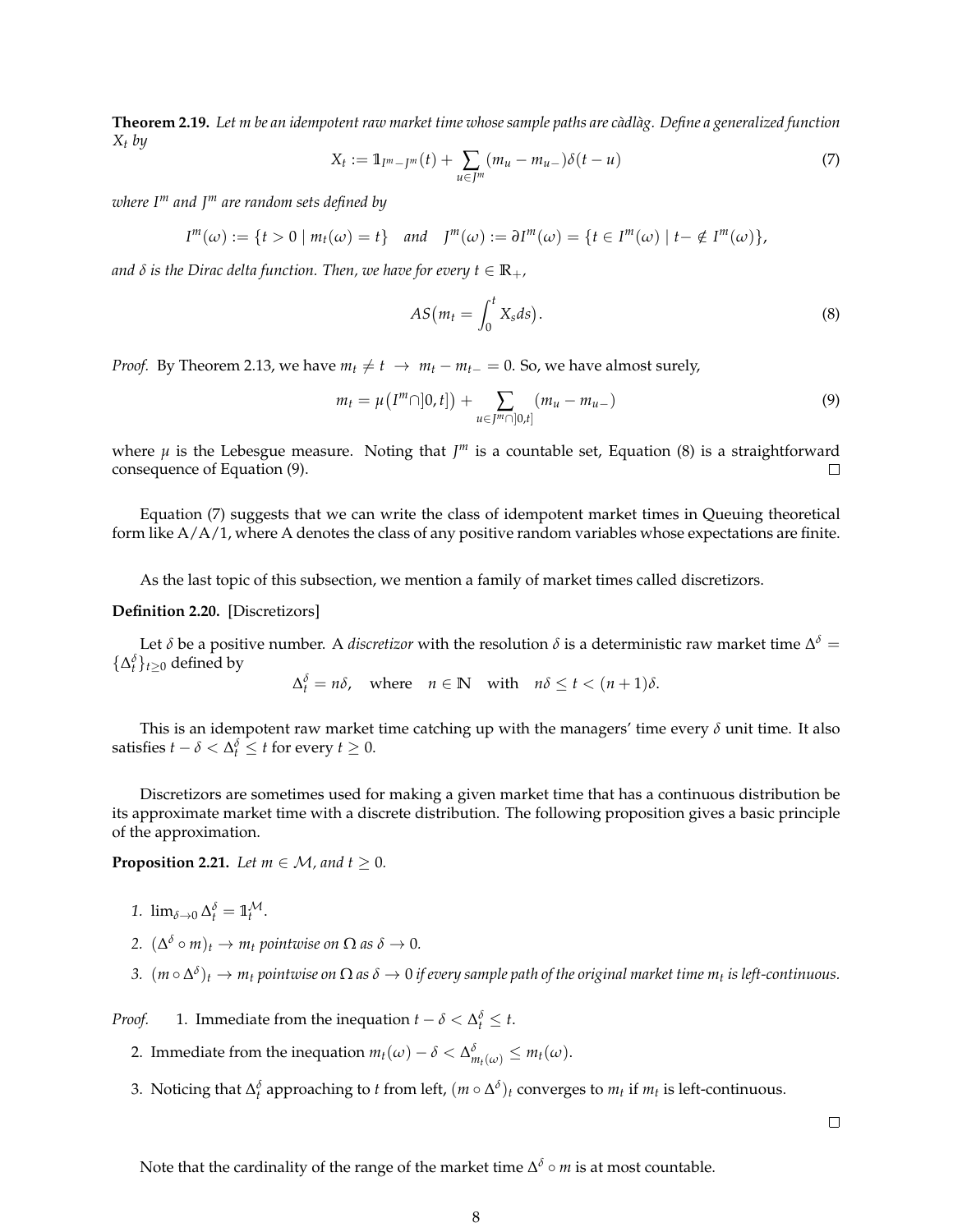## **2.3 Honest Times**

In Proposition 2.12, we were discouraged to make a market time consist of stopping times when it is idempotent.

In this subsection, we revisit the issue by adopting a wider class of random times than the class of stopping times.

#### **Definition 2.22.** [Honest Times]

A random time  $\tau$  is called F-*honest* with respect to a F-adapted process  $\{\tau_t\}_{t\in\mathcal{T}_+}$  on  $\mathcal T$  if for every  $t\in\mathcal{T}_+$ ,  $\tau=\tau_t$  on  $\{\tau\leq t\}$ , i.e.  $\tau\mathbb{1}_{\{\tau\leq t\}}=\tau_t\mathbb{1}_{\{\tau\leq t\}}$ . A random time  $\tau$  is called F-honest if there exists a **F**-adapted process  $\{\tau_t\}_{t\in\mathcal{T}_+}$  such that  $\tau$  is  $\mathbb{F}$ -honest with respect to  $\{\tau_t\}_{t\in\mathcal{T}_+}.$ 

It is well known that every **F**-stopping time is **F**-honest (See e.g. page 373 of Protter [Pro04] or page 384 of Nikeghbali [Nik06] ).

Here is a also a well known characterization of honest times by optional processes.

**Definition 2.23.** Let  $A \subset T \times \Omega$  be a random set. The *end* of *A* is the random time  $E_A$  defined by

$$
E_A(\omega) := \sup\{t \in \mathcal{T} \mid (t, \omega) \in A\},\tag{10}
$$

where we use the convention  $\sup \emptyset = 0$ .

**Theorem 2.24.** *[ [Pro04] Theorem VI.16] A random time τ is* **F***-honest if and only if there exists an* **F***-optional set A* such that  $\tau = E_A$ .

The following is a very nice characterization of honest times developed by Yor (Yor [Yor78]).

**Theorem 2.25.** *[Yor [Yor78]] A random time*  $\tau$  *is* **F**-honest *if and only if for every*  $u \in [0, s | \tau)$ ,

$$
(\exists A \in \mathcal{F}_s) \{ \tau \le u \} = A \cap \{ \tau \le s \}.
$$
\n<sup>(11)</sup>

Our first question in this subsection is for a given market time  $m = \{m_t\}_{t \in \mathcal{T}}$ , if there exists an honest time *τ* with respect to *m*.

Here is a necessary and sufficient condition of the existence of such *τ*.

**Proposition 2.26.** *Let*  $m = \{m_t\}_{t \in \mathcal{T}}\}$  *be an*  $\mathbb{F}$ *-market time. Then, a random time*  $\tau : \Omega \to \mathcal{T} \cup \{\infty\}$  *is*  $\mathbb{F}$ *-honest with respect to m if and only if for every*  $\omega \in \Omega$ ,

$$
m_{\infty}(\omega) := \lim_{t \to \infty} m_t(\omega) = \tau(\omega) = m_{\tau(\omega)}(\omega).
$$

*Proof.* Note that the random time *τ* is **F**-honest with respect to *m* iff

$$
(\forall t \in \mathcal{T}_+)(\forall \omega \in \Omega) [\tau(\omega) \le t \to m_t(\omega) = \tau(\omega)]. \tag{12}
$$

*Only if part:* Since  $m_t$  is monotonic,  $\lim_{t\to\infty}m_t(\omega) = \sup_{t\in\mathcal{T}}m_t(\omega)$ . Therefore, the result comes immediately by Equation (12).

*If part:* Since  $\sup_{t \in \mathcal{T}} m_t(\omega) = \tau(\omega)$ ,

 $(\forall t \in \mathcal{T}_+) m_t(\omega) < \tau(\omega).$ 

So, it is sufficient to show  $m_t(\omega) \ge \tau(\omega)$ , assuming  $\tau(\omega) \le t$ . But, by the monotonicity of  $m_t$  and the assumption  $\tau(\omega) = m_{\tau(\omega)}(\omega)$ , we have

$$
\tau(\omega) = m_{\tau(\omega)}(\omega) \leq m_t(\omega).
$$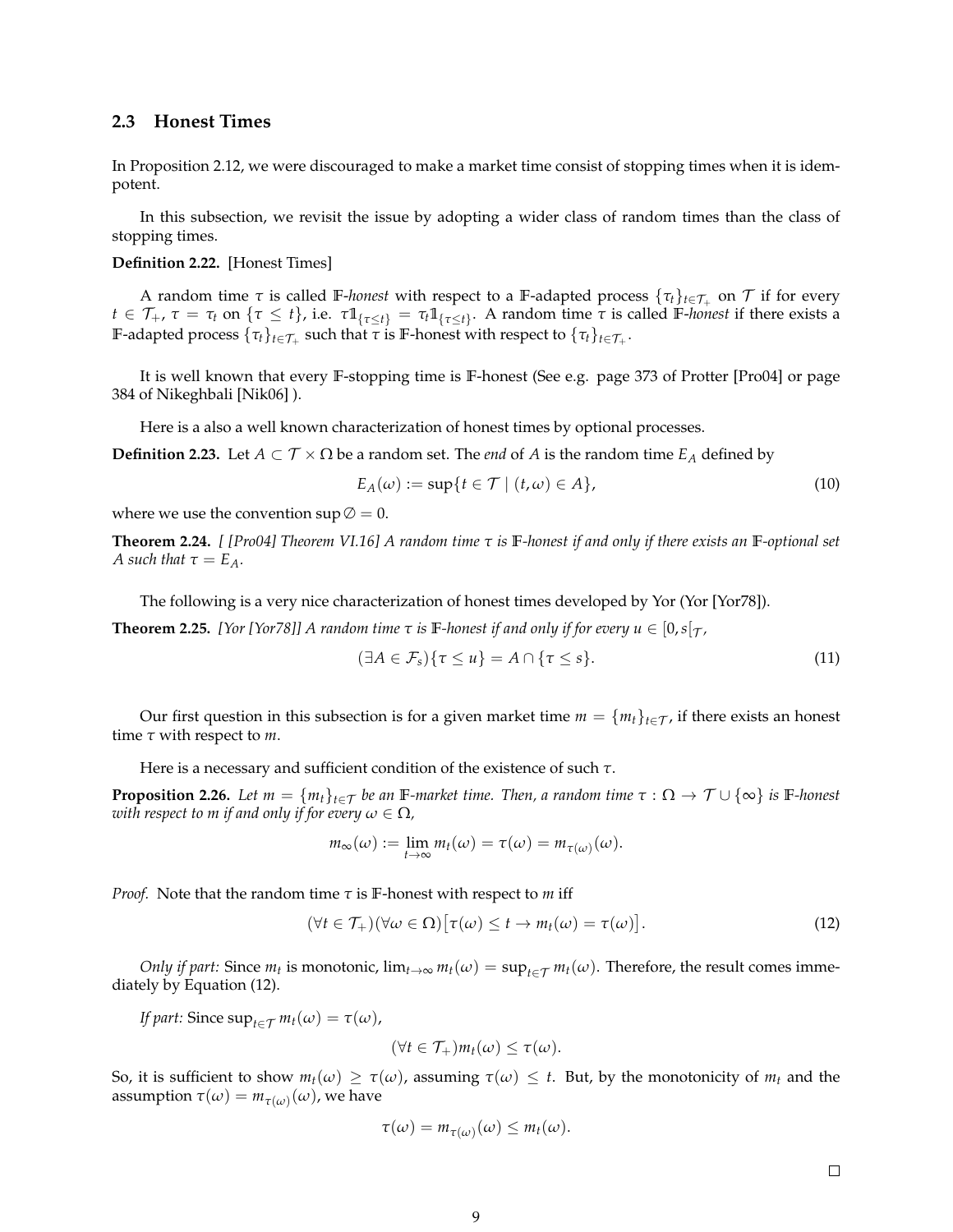As an implication of Proposition 2.26, we missed the possibility of making whole market time be characterized by one honest time if the market time is unbounded. However, we have the following fairly nice theorem of asserting each *mt* becomes an honest time for some market times including Poisson market times.

**Theorem 2.27.** If  $m = {m_t}_{t \in \mathcal{T}}$  is an idempotent  $\mathbb{F}$ -market time, then for every  $t \in \mathcal{T}$ ,  $m_t$  is an  $\mathbb{F}$ -honest time.

*Proof.* Define a random field  $\{\tau_s^t\}_{t,s \in \mathcal{T}}$  by  $\tau_s^t := m_{t \wedge s}$ .

Then, it is obvious that  $\tau_s^t$  is  $\mathcal{F}_s$ -measurable. So, all we need to show is  $\tau_s^t = m_t$  on  $\{m_t \leq s\}$ .

If  $s \geq t$ , we have  $\tau_s^t = m_t$  on  $\Omega$ . Hence, we concentrate on the case  $s < t$ . Now for any  $\omega \in \{m_t \leq s\}$ ,  $m_t(\omega) \leq s < t$ . Then, since m is idempotent, we get  $m_t(\omega) = m_{m_t(\omega)}(\omega) \leq m_s(\omega) \leq m_t(\omega)$ . Therefore,  $m_t(\omega) = m_s(\omega) = \tau_s^t(\omega).$  $\Box$ 

Here is another characterization of honest times by using idempotent market times.

**Theorem 2.28.** *A random time*  $\tau : \Omega \to \overline{T}$  *is* **F**-honest *if and only if there exists an idempotent* **F**-market time *m such that for every*  $t \in \mathcal{T}_+$ *,*  $\tau = m_t$  *<i>on*  $\{\tau \leq t\}$ *, i.e.*  $\tau = m_\infty$ *.* 

*Proof. If part.* Immediate by Definition 2.22.

*Only if part.* By Theorem 2.24, there exists an **F**-optional set *M* such that  $\tau = E_M$  since  $\tau$  is **F**-honest.

Let  $m := m^M$ . Then, by Theorem 2.18, *m* is an idempotent **F**-market time.

On the other hand, for  $\omega \in \{\tau \leq t\}$ , we have

$$
m_t(\omega) = \sup\{s \le t \mid (s, \omega) \in M\}
$$
  
=  $\sup\{s \in \mathcal{T} \mid (s, \omega) \in M\}$  since  $s \le \tau(\omega) \le t$   
=  $E_M(\omega)$ .

Therefore,  $m_t = E_M = \tau$ .

## **2.4 Examples of Market Times**

We already see two sorts of concrete examples of market times, the identity market time and discretizors, which are both idempotent market times.

In this subsection we show more examples including stochastic market times. Among them, renewal market times and the starting times of Brownian excursions are idempotent market times. Therefore, they have difficulty to work as the time change processes that Guo, Jarrow and Zeng use when they define continuously delayed filtrations [GJZ09]. We will discuss the issue further in Section 2.4.2.

All examples are under  $\mathcal{T} = \mathbb{R}_+$  case.

#### **2.4.1 Constantly Delayed Market Times**

The following is an example of deterministic market times taken from Lindset et al. [LLP08].

**Definition 2.29.** [Constantly Delayed Market Time] Let *d* be a positive constant. A raw market time *m* =  ${m_t}_{t\in\mathcal{T}}$  is called a *constantly delayed market time* with delay *d* if for all  $t \in \mathcal{T}$ ,

$$
m_t := \max\{t - d, 0\}.
$$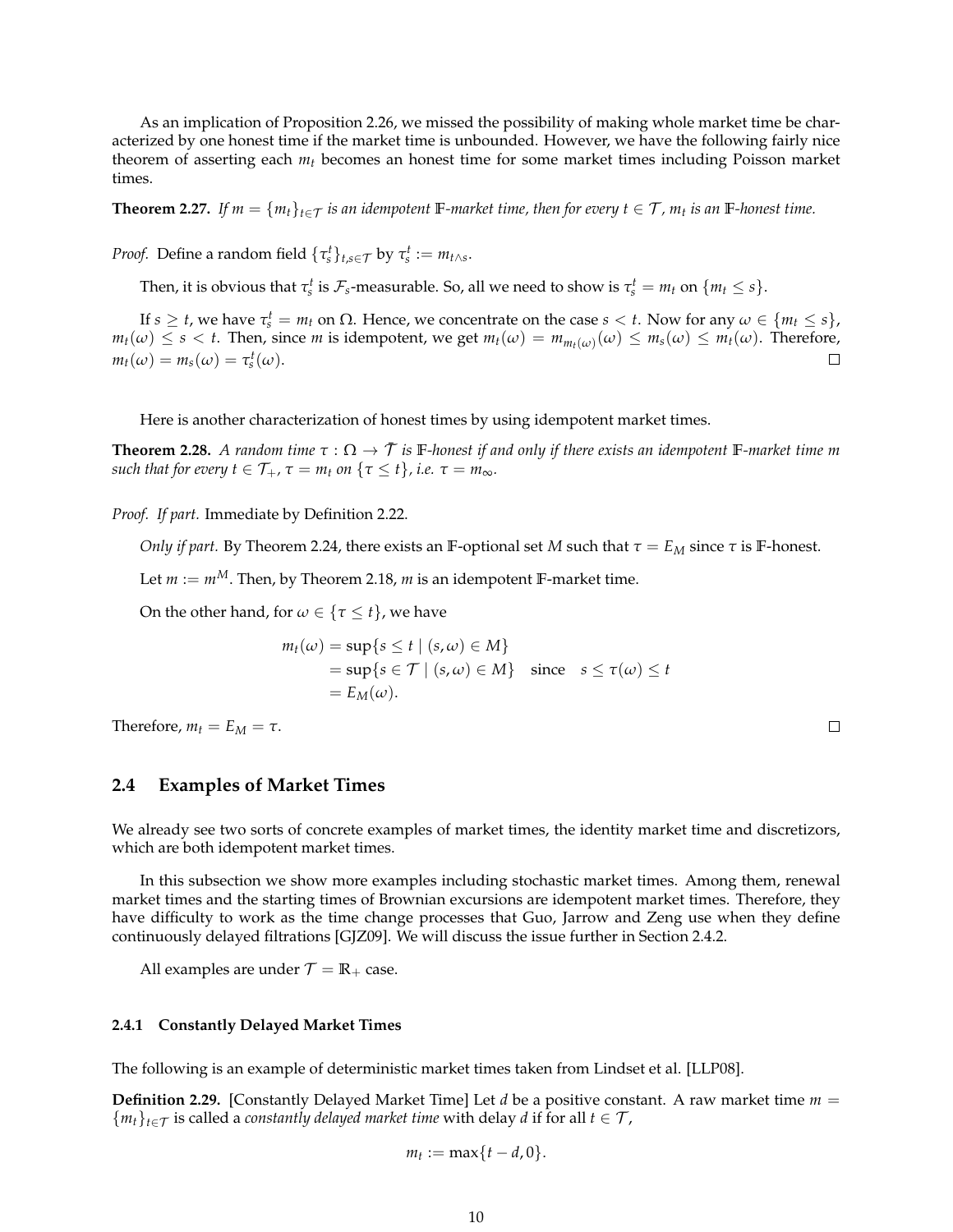#### **2.4.2 Renewal Market Times**

The first example of the stochastic market times is the market time driven by independent identically distributed interval times, which, consequently, has multiple jumps.

**Definition 2.30.** [Renewal Market Time]

- 1. *X<sub>n</sub>*  $\sim$  i.i.d. random variables such that 0 <  $\mathbb{E}^{\mathbb{P}}[X_n]$  < ∞ for *n* = 1,2,...,
- 2.  $S_n := \sum_{k=1}^n X_k$
- 3.  $N_t := \sup\{n \mid S_n \leq t\},\$
- 4.  $m_t := S_{N_t}$ .

Intuitively, the random variable  $X_n$  specifies an interval time between *n*-th and  $n + 1$ -th jumps when the market time catch up with the managers' time. The process  $N_t$  is the renewal process generated by those  $X_n$ 's.

The renewal market time can be seen as a stochastic version of a discretizor where its resolution time changes statistically. It also can be written in Queuing theoretical form like G/0/1, where G stands for the class of general iid random variables representing waiting times, 0 for 0-service time, and 1 for the number of service channels.

You can easily verify that the renewal market time is an idempotent market time. This means that the renewal market time fails to be an example of the time change process that Guo, Jarrow and Zeng use when they define a continuously delayed filtration [GJZ09].

If the random variables  $X_n$  above obey an exponential distribution  $Exp(\lambda)$ , this renewal market time is called a *Poisson market time* whose Queuing theoretical representation is M/0/1.

In reality, we see the situations satisfying Equation (1) occasionally including when the firm is under an audit activity by authorities, becoming all insider information available to the market.

Figure 1 shows a sample trajectory of a Poisson market time with  $\lambda = 10$ . We use this trajectory in Section 5.

#### **2.4.3 Periodically Filled Market Times**

The next example of the stochastic market times is another stochastic version of discretizors in the sense that its filled ratio against the managers' time is determined in a stochastic manner.

**Definition 2.31.** [Periodically Filled Market Time] Let  $\delta$  be a fixed positive number.

- 1.  $t_n := n\delta$
- 2.  $m_0 := 0$ ,  $m_{t_n} := (1 U_n)m_{t_{n-1}} + U_n t_n$  where  $U_n \sim U[0,1]$  is an independently distributed uniform distribution.

#### **2.4.4 Occupation Times**

Here is a definition of occupation times taken from Example 6.2 in Chapter 3 of Karatzas and Shreve [KS98].

**Definition 2.32.** [Occupation Times]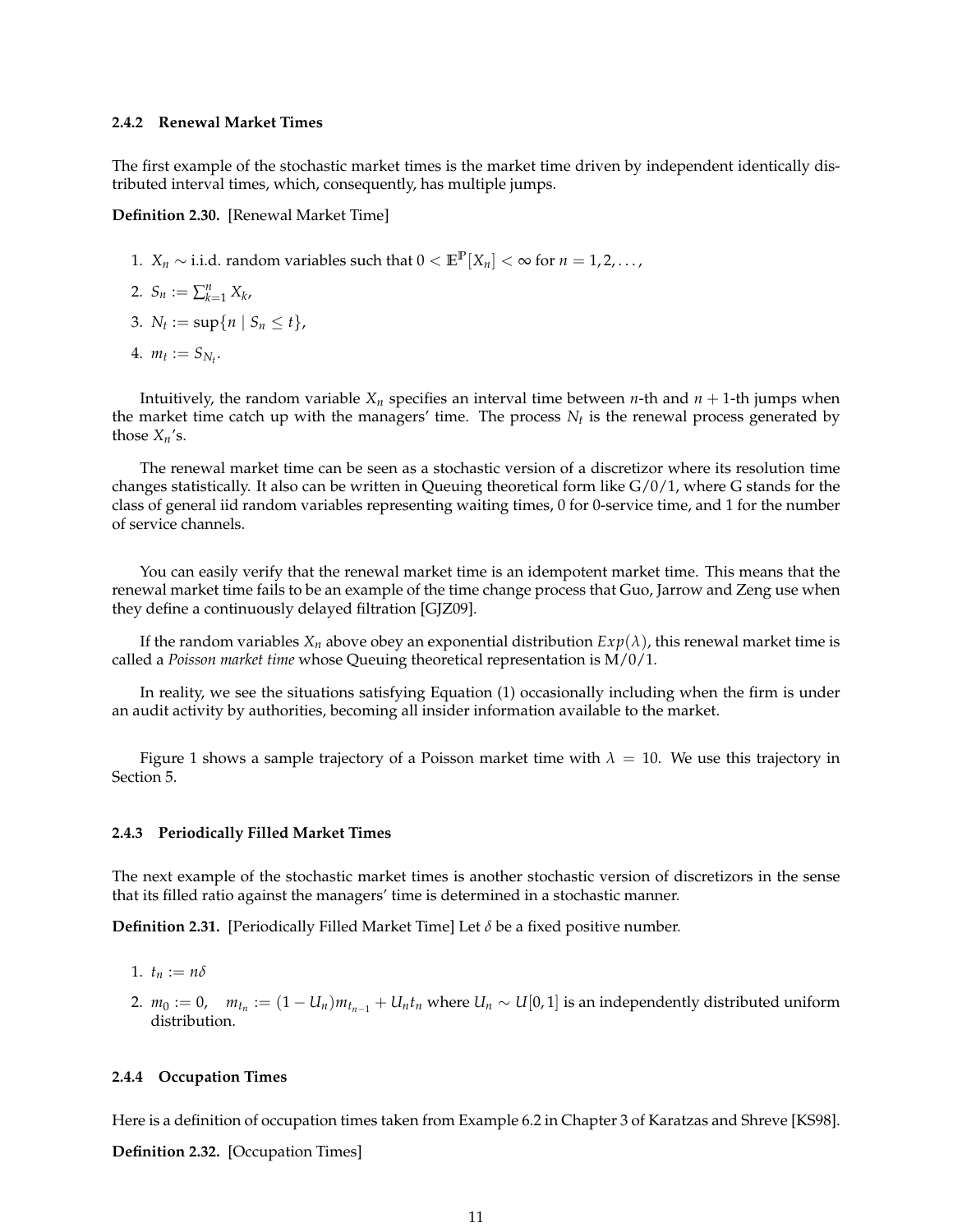

Figure 1: Poisson Market Time

Let  $W = \{W_t\}_{t \in \mathcal{T}}$  be a Brownian motion and  $B \in \mathcal{B}(\mathbb{R})$  be a Borel set. Then we define the *occupation time* of *B* by the Brownian path up to time *t* as

$$
m_t := \int_0^t \mathbb{1}_B(W_s) ds.
$$

Obviously, any occupation time *m* is a market time. However, the occupation time will not recover to the managers' time (that is,  $m_t \neq t$ ) once it had a chance to walk out of the Borel set *B*. More precisely speaking, the delay *t − m<sup>t</sup>* is increasing as time passes, and never shrinks. Therefore, the converse is untrue.

Similarly, for a given continuous semimartingale  $X = \{X_t\}_{t \in \mathcal{T}}$ , its local time  $L = \{L_t\}_{t \in \mathcal{T}}$  is a market time.

#### **2.4.5 Starting Times for Excursions**

Let *B* =  ${B_t}_{t \in \mathcal{T}}$  be a standard Brownian motion, and define a random set *Z* by

$$
Z = \{ (t, \omega) \in \mathbb{R}_+ \times \Omega \mid B_t(\omega) = 0 \}.
$$

Then, the idempotent market time  $m^Z$  picks the starting times for the excursions out of 0 of *B*.

# **3 Market Filtrations**

**Definition 3.1.** [Market Filtrations] Let *m* = *{mt}t∈T* be an **F**-market time. The *market filtration* modulated by the **F**-market time is the filtration  $\mathbb{F}^m = \{ \mathcal{F}_t^m \}_{t \in \mathcal{T}}$  defined by for  $t \in \mathcal{T}$ ,

$$
\mathcal{F}_t^m := \bigvee_{s \in [0,t]_{\mathcal{T}}} \mathcal{F}_{m_s}.
$$
\n(13)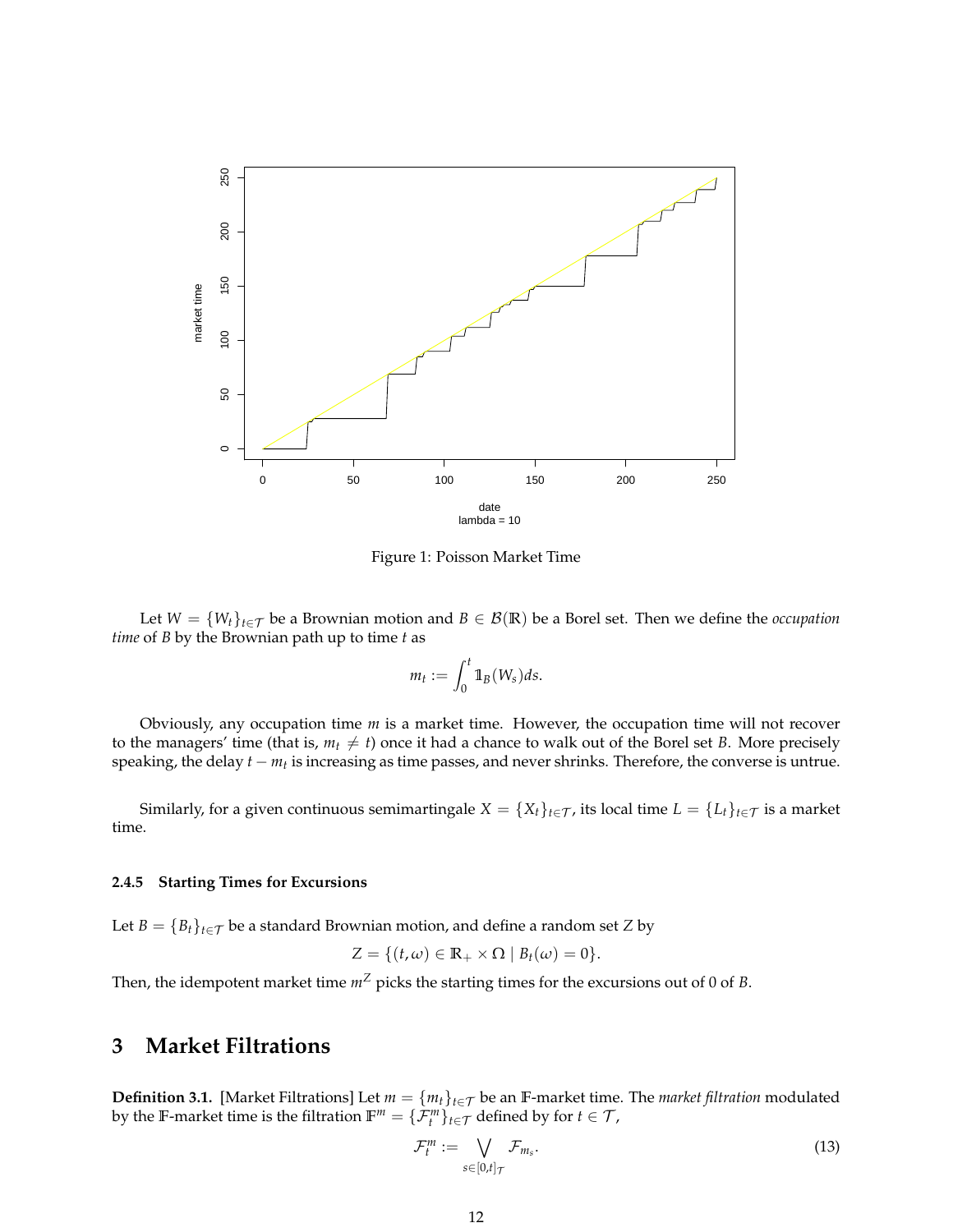In Definition 3.1,  $\mathcal{F}_{m_s}$  is the  $\sigma$ -field defined in Definition A.4.

**Theorem 3.2.** Let  $m = \{m_t\}_{t \in \mathcal{T}}$  be an  $\mathbb{F}$ -market time. Then the market filtration  $\mathbb{F}^m$  is a subfiltration of  $\mathbb{F}$ *.* 

*Proof.* It is obvious that  $F^m$  is a filtration. So all we need to show is that  $\mathcal{F}_t^m\subset \mathcal{F}_t$  for any  $t\in\mathcal{T}$ . But for any  $s\leq t$ , since  $m_s\leq m_t\leq t$ , we have  $\mathcal{F}_{m_s}\subset \mathcal{F}_t$  by Theorem A.6. Therefore,  $\mathcal{F}_t^m=\bigvee_{s\in[0,t]_{\mathcal{T}}}\mathcal{F}_{m_s}\subset \mathcal{F}_t$ .

 $\Box$ 

The following theorem shows that our market filtration is a natural extension of the continuously delayed filtration of Guo, Jarrow and Zeng [GJZ09].

**Theorem 3.3.** Let  $m = \{m_t\}_{t \in \mathcal{T}}$  be an  $\mathbb{F}$ -market time where each  $m_t$  is an  $\mathbb{F}$ -stopping time. Then,  $\mathcal{F}_t^m = \mathcal{F}_{m_t}$ .

*Proof.* Let  $s, t \in \mathcal{T}$  with  $s \leq t$ . Then  $m_s \leq m_t$ .

First, we want to show  $\mathcal{F}_{m_s} \subset \mathcal{F}_{m_t}$ . Let  $A \in \mathcal{F}_{m_s}$ . Then, by Theorem A.7, for any  $u \in \mathcal{T}$ , we have  $A \cap \{m_s \leq u\} \in \mathcal{F}_u$ .

On the other hand, since  $m_s \leq m_t$ , we have

$$
A \cap \{m_t \le u\} = (A \cap \{m_s \le u\}) \cap \{m_t \le u\}
$$

The first term of the right hand side belongs to  $\mathcal{F}_u$  by the assumption, while the second term is also in  $\mathcal{F}_u$ since  $m_t$  is an **F**-stopping time. So again by Theorem A.7, we get  $A \in \mathcal{F}_{m_t}$ .

Then, we have  $\mathcal{F}_t^m = \bigvee_{s \in [0,t]_{\mathcal{T}}} \mathcal{F}_{m_s} = \mathcal{F}_{m_t}.$  $\Box$ 

Since a constant time is considered as a stopping time, we have the following corollary.

**Corollary 3.4.** *Assume that an*  $F$ *-market time m is deterministic, i.e. there exists a deterministic function*  $f : T \to T$ such that for all  $t \in \mathcal{T}$  and  $\omega \in \Omega$ ,  $m_t(\omega) = f(t)$ . Then, we have for all  $t \in \mathcal{T}$ ,  $\mathcal{F}_t^m = \mathcal{F}_{f(t)}$ .

Next, we investigate the shape of market filtrations when the underlying market times are idempotent. **Lemma 3.5.** Let m be an idempotent **F**-market time which is càdlàg. Then for every pair of  $s, t \in T$  with  $s < t$ ,  $m_s$ *is Fm<sup>t</sup> -measurable.*

*Proof.* Let  $s \in \mathcal{T}$  and  $B \in \mathcal{B}(\mathcal{T})$  be fixed. For any  $n \in \mathbb{N}$ , define processes  $p^n$  and  $q^n : \mathcal{T} \times \Omega \to \mathbb{R}$  by

$$
p^n := \mathbb{1}_{\{(u,\omega) \in \mathcal{T} \times \Omega | m_s(\omega) \in B, m_s(\omega) \le u < m_s(\omega) + \frac{1}{n}\}'}
$$
\n
$$
q^n := \mathbb{1}_{\{(u,\omega) \in \mathcal{T} \times \Omega | m_s(\omega) \in B, u \ge s + \frac{1}{n}\}}.
$$

Then, since  $m_s$  is càdlàg,  $\mathcal{F}_s$ -adapted and  $\mathcal{F}_{m_s}$ -adapted by Proposition A.5, both  $p^n$  and  $q^n$  are F-adapted and càdlàg. Therefore,  $P^n$ ,  $Q^n \in \mathcal{F}_{m_t}$  where

$$
P^n := (p_{m_t}^n)^{-1}(1) = \{m_s \in B, m_s \le m_t < m_s + \frac{1}{n}\},
$$
  

$$
Q^n := (q_{m_t}^n)^{-1}(1) = \{m_s \in B, m_t \ge s + \frac{1}{n}\}.
$$

Then, we have

$$
P := \bigcap_{n \in \mathbb{N}} P^n = \{m_s \in B, m_s = m_t\} \in \mathcal{F}_{m_t},
$$
  

$$
Q := \bigcup_{n \in \mathbb{N}} Q^n = \{m_s \in B, m_t > s\} \in \mathcal{F}_{m_t}.
$$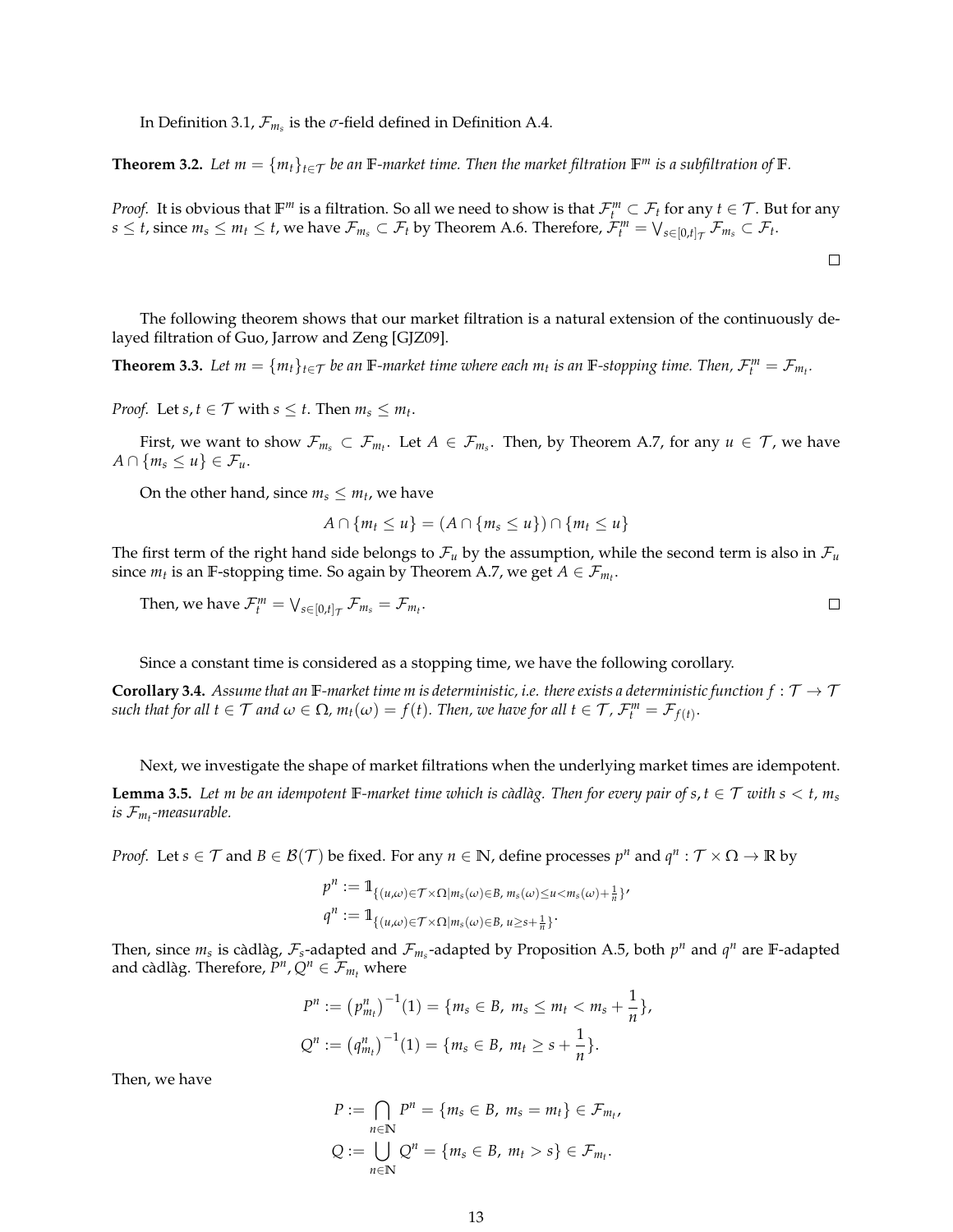Therefore

$$
P\cup Q=\{m_s\in B\}\cap (\{m_s=m_t\}\cup \{m_t>s\})\in \mathcal{F}_{m_t}.
$$

On the other hand, under the assumption  $s \leq t$ , Proposition 2.11 implies that the two sets  ${m_t \leq s}$  and  ${m_s = m_t}$  are identical by ignoring a null-measured difference. Hence

$$
\{m_s \in B\} \cap (\{m_t \le s\} \cup \{m_t > s\}) = \{m_s \in B\} \in \mathcal{F}_{m_t}.
$$

Therefore,  $m_s$  is  $\mathcal{F}_{m_t}$ -measurable.

**Theorem 3.6.** Let m be an idempotent  $\mathbb{F}$ -market time which is càdlàg. Then, for every  $t \in \mathcal{T}$ , we have  $\mathcal{F}_t^m = \mathcal{F}_{m_t}$ .

*Proof.* Immediate by Lemma 3.5 and Theorem A.6.

# **4 Market Times in a Binomial Model**

In this section, we investigate some behavior of idempotent market times in a concrete binomial model. We will show a conditional expectation given a market filtration has a sort of strong Markov property.

## **4.1 The Setup**

In this subsection, we define a binomial model.

**Definition 4.1.** [Time] Let  $\delta$  be a given positive number.

- 1.  $\mathcal{T} := \{ n\delta \mid n = 0, 1, 2, ..., N \},\$
- 2. The *horizon* is the number  $T := N\delta$ ,
- 3. For  $t \in \mathcal{T}_+$ ,  $t- := t \delta$ ,
- 4. For  $t \in [0, T[\tau, t + := t + \delta.$

**Definition 4.2.** [Measurable Space] In the following,  $\mathfrak{H}$ ,  $\mathfrak{T}$  and  $\perp$  are distinct constants.

1.  $\Omega := {\mathfrak{H},\mathfrak{T}}^{\mathcal{T}_+}.$ 

For  $\omega \in \Omega$ , we expand its domain to  $\mathcal T$  by defining  $\omega(0) := \perp$ ,

2. For *t* ∈ *T*, the binary relation  $∼$ <sub>*t*</sub> on Ω is defined by for  $ω$ ,  $ω' ∈ Ω$ ,

$$
\omega \sim_t \omega' \; \leftrightarrow \; (\forall s \in ]0, t]_{\mathcal{T}}) \omega(s) = \omega'(s),
$$

- 3. For  $t \in \mathcal{T}$ ,  $\mathcal{F}_t := \sigma(\Omega / \sim_t)$ ,
- 4.  $\mathcal{F} := \mathcal{F}_T$ .

We sometimes see the set  $\Omega$  as a topological space equipped with the discrete topology. In other words, any subset of  $\Omega$  is an open set.

**Definition 4.3.** [Probability] Let  $p \in ]0,1[$  be a given number.

1. **P** :  $Ω → [0,1]$  is defined by for  $ω ∈ Ω$ ,  $P(ω) := p^{#ω}(1-p)^{N-#ω}$  where  $#ω$  is the cardinality of  $\omega^{-1}(\mathfrak{H})$ ,

 $\Box$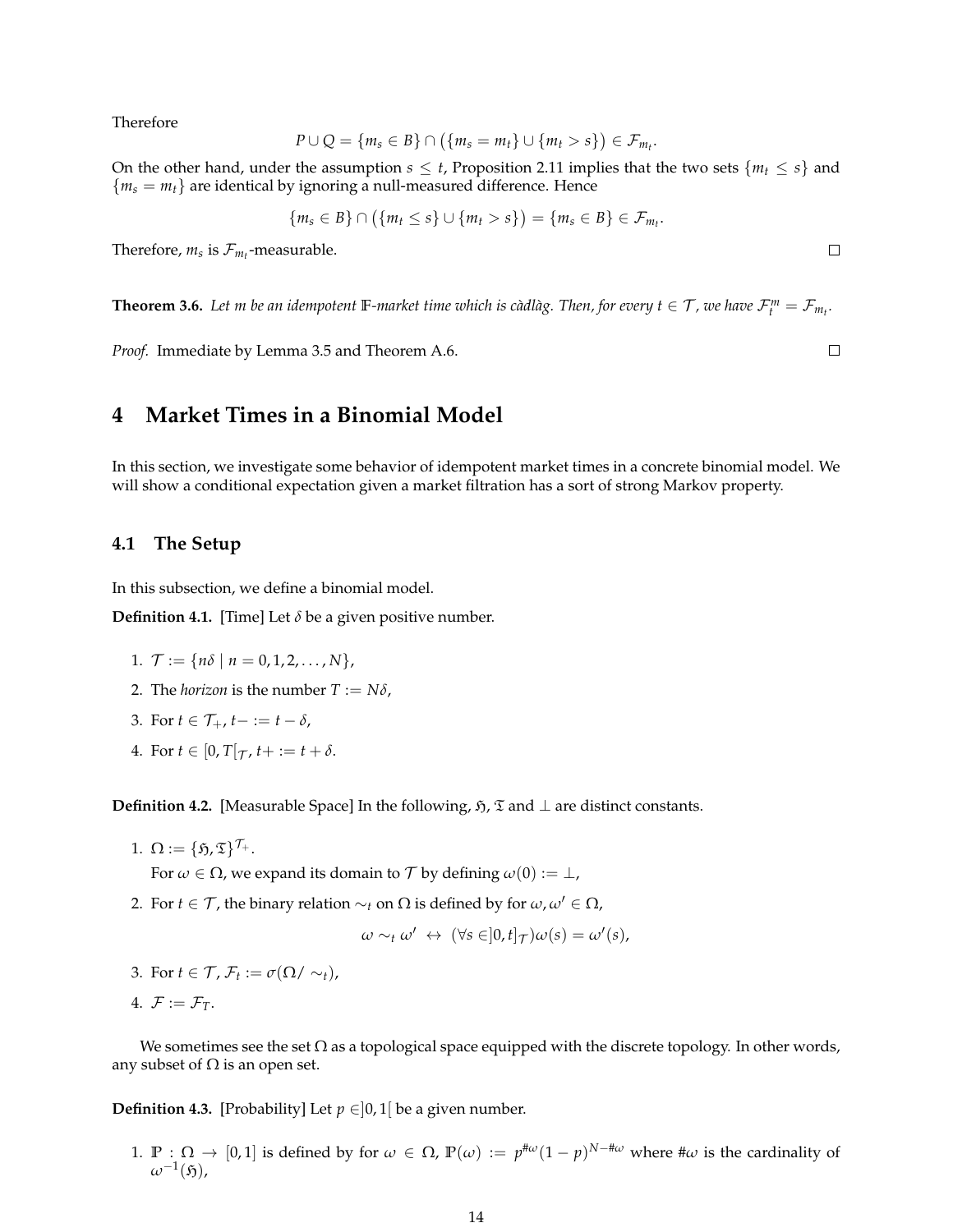2.  $\mathbb{P}: \mathcal{F} \to [0,1]$  is defined by for  $A \in \mathcal{F}$ ,  $\mathbb{P}(A) := \sum_{\omega \in A} \mathbb{P}(\omega)$ .

Throughout the rest of this section, all discussions are under the filtered probability space ( $\Omega$ ,  $\mathcal{F}$ ,  $\mathbb{F}$  =  $(\mathcal{F}_t)_{t \in \mathcal{T}}$ ,  $\mathbb{P})$  defined in Definitions 4.1, 4.2 and 4.3. We also fix a state space  $(E, \mathcal{E})$  satisfying  $(\forall x \in E) \{x\} \in$  $\mathcal{E}$ . Note that both  $(\mathbb{R}, \mathcal{B}(\mathbb{R}))$  and  $(\mathcal{T}, 2^{\mathcal{T}})$  satisfy this condition.

**Theorem 4.4.** *A function*  $X : \Omega \to E$  *is*  $\mathcal{F}_t$ -measurable iff

$$
(\forall \omega \in \Omega)(\forall \omega' \in \Omega)\omega \sim_t \omega' \rightarrow X(\omega) = X(\omega').
$$

*Proof. Only if part.* Let  $\omega_0 \in \Omega$  and  $x_0 := X(\omega_0)$ . Then, we have  $\omega_0 \in X^{-1}(x_0) \in \mathcal{F}_t$  since X is  $\mathcal{F}_t$ measurable. On the other hand, by the definition of  $\mathcal{F}_t$  we have  $[\omega_0]_{\sim_t}$ . Therefore, for any  $\omega \in \Omega$  satisfying *ω* ∼*t ω*<sub>0</sub>, we have  $ω ∈ [ω_0]_{\sim_t} ⊂ X^{-1}(x_0)$ . Hence,  $X(ω) = x_0 = X(ω_0)$ .

*If part.* It is enough to show that *X −*1 (*x*) *∈ F<sup>t</sup>* for any *x ∈ E*. In case that *X −*1 (*x*) = ∅, it is trivial. So we can assume there exists  $\omega \in \Omega$  such that  $X(\omega) = x$ . Then for every  $\omega' \in \Omega$  with  $\omega' \sim_t \omega$ , we have  $X(\omega') = X(\omega) = x$  by the assumption. Hence,  $\omega' \in X^{-1}(x)$ . Therefore,  $[\omega]_{\sim_t} \subset X^{-1}(x)$ . Now since *X*<sup>−1</sup>(*x*) is finite, we have  $X^{-1}(x) = \bigcup_{\omega \in X^{-1}(x)} [\omega]_{\sim_t} \in \mathcal{F}_t$ .

**Corollary 4.5.** *A process*  $Z : \mathcal{T} \times \Omega \rightarrow E$  *is* **F**-adapted iff

$$
(\forall t \in \mathcal{T})(\forall \omega \in \Omega)(\forall \omega' \in \Omega)\omega \sim_t \omega' \rightarrow Z(t,\omega) = Z(t,\omega').
$$

**Definition 4.6.** [The Universal Process]

- $1. \ \Omega^* := \cup_{t \in \mathcal{T}} \{ \mathfrak{H}, \mathfrak{T} \}^{|0,t|_{\mathcal{T}}}$ , where  $\{ \mathfrak{H}, \mathfrak{T} \}^{\emptyset} := \{ \bot \}.$
- 2. For  $\omega \in \Omega$  and  $t \in \mathcal{T}$ , a function  $\omega | t \in \{ \mathfrak{H}, \mathfrak{T} \}^{]0,t]_{\mathcal{T}}}$  is defined by  $\omega | t := \omega|_{]0,t]_{\mathcal{T}}}$  whose domain is expanded to  $[0, t]_{\mathcal{T}}$  by defining  $(\omega | t)(0) := \perp$ ,
- 3. The *universal process* is a process  $\pi : \mathcal{T} \times \Omega \to \Omega^*$  defined by  $\pi(t, \omega) := \omega \mid t$ .

The following theorem shows that the universal process has a so-called universal property. **Theorem 4.7.** *Let*  $Z : \mathcal{T} \times \Omega \to E$  *be any* **F**-adapted process.

- *1. There exists a unique function*  $f: \Omega^* \to E$  *such that*  $Z = f \circ \pi$ *,*
- *2. For any*  $t \in \mathcal{T}$ ,  $\sigma(Z_t) \subset \sigma(\pi_t)$ *.*
- *Proof.* 1. For  $\omega_0 \in \{5, \mathfrak{T}\}^{|0,t] \tau}$ , define  $f(\omega_0)$  by  $f(\omega_0) := Z(t,\omega)$  where  $\omega \in \Omega$  is the function defined by

$$
\omega(s) := \begin{cases} \omega_0(s) & \text{if } s \in ]0, t]_{\mathcal{T}}, \\ \mathfrak{H} & \text{otherwise.} \end{cases}
$$

Then, we have  $(f \circ \pi)(t, \omega) = f(\omega|t) = Z(t, \omega')$  where

$$
\omega'(s) := \begin{cases} \omega(s) & \text{if } s \in ]0, t]_{\mathcal{T}}, \\ \mathfrak{H} & \text{otherwise.} \end{cases}
$$

Since  $\omega' \sim_t \omega$ , we have  $Z(t, \omega) = Z(t, \omega')$  by Corollary 4.5.

Next we show the uniqueness. Suppose there is another function  $f': \Omega^* \to E$  such that  $Z = f' \circ \pi$ . Then, for any  $\omega \in \Omega$  and  $t \in \mathcal{T}$ , we have  $f'(\omega|t) = f(\omega|t)$ . Since all elements of  $\Omega^*$  can be represented as  $\omega$ *|t* for some  $\omega \in \Omega$  and  $t \in \mathcal{T}$ , the rest is straightforward.

2. By 1, we have  $f : \Omega^* \to E$  such that  $Z = f \circ \pi$ . Then, for any  $A \in \mathcal{E}$ ,

$$
Z_t^{-1}(A) = \{ \omega \in \Omega \mid Z(t,\omega) \in A \} = \{ \omega \in \Omega \mid \pi(t,\omega) \in f^{-1}(A) \} \in \sigma(\pi_t).
$$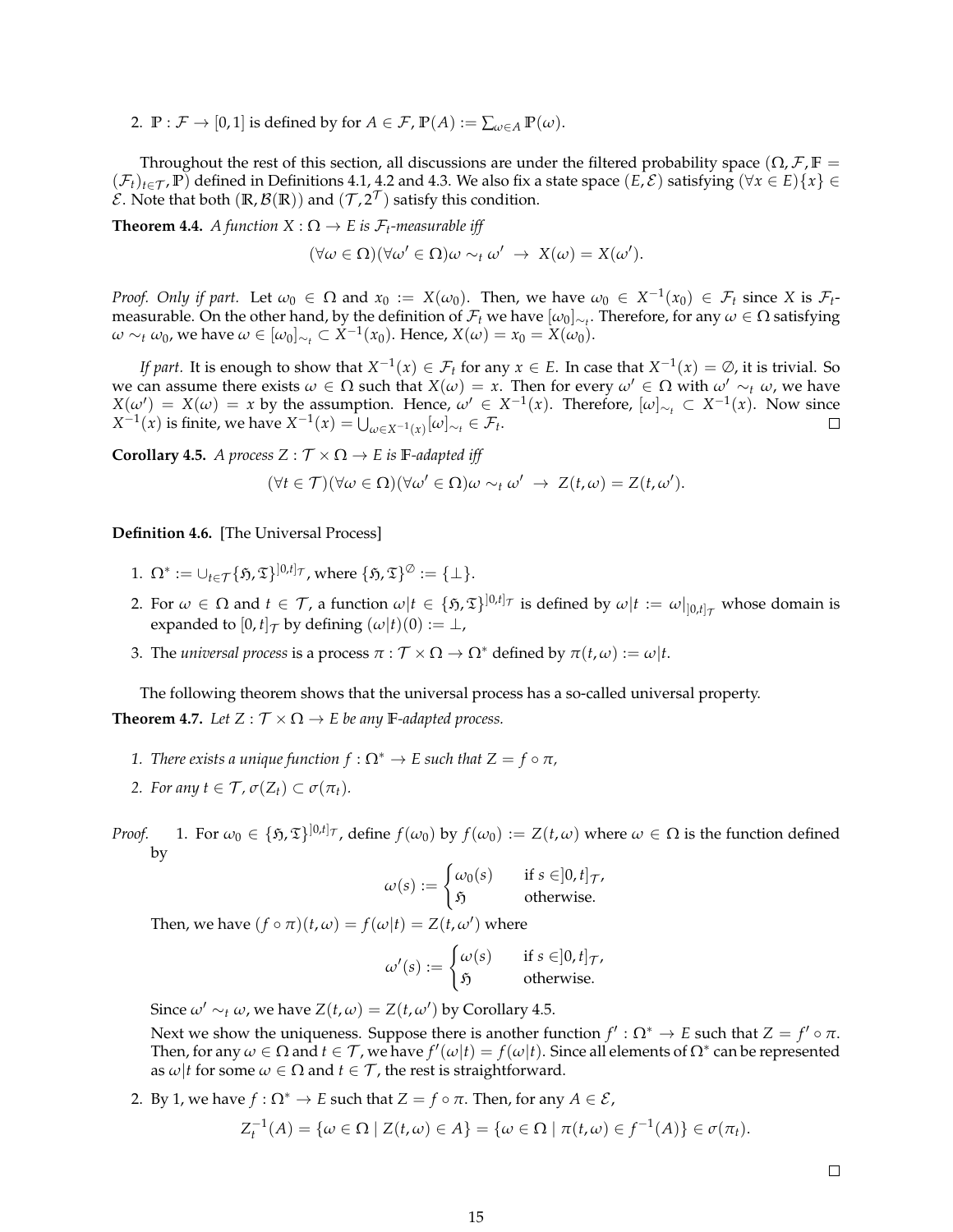## **4.2 Market Filtrations in a Binomial Model**

In the rest of this section, we assume that  $m : \mathcal{T} \times \Omega \to \mathcal{T}$  is an arbitrary but fixed idempotent **F**-market time.

**Proposition 4.8.**  $\mathcal{O}^{\mathbb{F}}=\sigma\{\{t\}\times[\omega]_{\sim_t}\mid t\in\mathcal{T},\omega\in\Omega\}$ , where  $\mathcal{O}^{\mathbb{F}}$  is the optional  $\sigma$ -field defined in Definition *A.3.*

*Proof.* Since  $\Omega$  is equipped with the discrete topology, any function whose domain is  $\Omega$  is continuous. Therefore,

 $\mathcal{O}^{\mathbb{F}} := \sigma\{Z \mid Z \text{ is an }\mathbb{F}\text{-adapted c\`{a}dl\`{a}g \text{ process. }\} = \sigma\{Z \mid Z \text{ is an }\mathbb{F}\text{-adapted process. }\}.$ 

Then by Theorem 4.7 (2), we have  $\mathcal{O}^{\mathbb{F}} = \sigma(\pi)$  since  $\pi$  itself is **F**-adapted.

Now remind that any element of  $\Omega^*$  can be represented as  $\omega|t$  for  $\omega \in \Omega$  and  $t \in \mathcal{T}_+$ . Then, since

$$
(\forall \omega \in \Omega)(\forall t \in \mathcal{T}_+) \pi^{-1}(\omega|t) = \{t\} \times [\omega]_{\sim_t},
$$

we have the desired equation.

**Corollary 4.9.** *A process*  $Z : \mathcal{T} \times \Omega \to E$  *is* **F**-optional *iff it is* **F**-adapted.

**Proposition 4.10.**  $\mathcal{F}_t^m = \sigma(\pi_{m_t})$ .

*Proof.* By Theorem 3.6, Corollary 4.9 and Theorem 4.7 (2).

Now we investigate the shape of the set  $\pi_{m_t}^{-1}(x)$  for  $x \in \Omega^*$  in order to characterize  $\mathcal{F}_t^m$ .

**Definition 4.11.** For a random time *τ*, a *neighborhood* of  $ω ∈ Ω$  at *τ* is the set  $N_τ(ω) := [ω]_{∼_τ(ω)}$ .

**Lemma 4.12.** *For*  $\omega$ ,  $\omega_0 \in \Omega$ ,  $\omega \in N_{m_t}(\omega_0)$  *implies*  $m_t(\omega) \geq m_t(\omega_0)$ .

*Proof.* Since *m* is **F**-adapted and  $\omega \sim_t \omega_0$ ,

$$
m_{m_t(\omega_0)}(\omega)=m_{m_t(\omega_0)}(\omega_0)=m_t(\omega_0).
$$

The right most equality holds because *m* is idempotent. On the other hand, we have  $m_t(\omega_0) \leq t$ . Therefore,  $m_{m_t(\omega_0)}(\omega) \leq m_t(\omega)$ .  $\Box$ 

**Definition 4.13.** Let  $\tau$  be a random time, and  $\omega_0 \in \Omega$ .

1.  $K_{\tau}(\omega_0) := {\omega \in N_{\tau}(\omega_0) | \tau(\omega) > \tau(\omega_0)},$ 

2. 
$$
\underline{K}_{\tau}(\omega_0) := \{\omega \in K_{\tau}(\omega_0) \mid (\forall \omega' \in K_{\tau}(\omega_0))(N_{\tau}(\omega) \subset N_{\tau}(\omega') \to N_{\tau}(\omega) = N_{\tau}(\omega'))\}.
$$

**Proposition 4.14.** *Let*  $t \in \mathcal{T}$ ,  $\omega_0 \in \Omega$  *and*  $x_0 := \pi_{m_t}(\omega_0)$ *. Then,* 

$$
\pi_{m_t}^{-1}(x_0) = N_{m_t}(\omega_0) - \cup \{ N_{m_t}(\omega) \mid \omega \in \underline{K}_{m_t}(\omega_0) \}.
$$
\n(14)

*Proof.* Let  $\omega \in \pi_{m_t}^{-1}(x_0)$ . Then,  $\pi_{m_t}(\omega) = \pi_{m_t}(\omega_0)$ . Thus,  $\omega | m_t(\omega) = \omega_0 | m_t(\omega_0)$ . Therefore,  $m_t(\omega) =$  $m_t(\omega_0)$  and  $\omega \sim_{m_t(\omega_0)} \omega_0$ , which implies  $\omega \in N_{m_t}(\omega_0)$ .

Now, we show that  $\omega' \in \underline{K}_{m_t}(\omega_0)$  implies  $\omega \notin N_{m_t}(\omega')$ . Since  $\omega' \in K_{m_t}(\omega_0)$ , we have  $\omega' \in N_{m_t}(\omega_0)$ and  $m_t(\omega') > m_t(\omega_0)$ . Suppose  $\omega \in N_{m_t}(\omega')$ . Then by Lemma 4.12,  $m_t(\omega) \geq m_t(\omega') > m_t(\omega_0)$ , which contradicts to  $m_t(\omega) = m_t(\omega_0)$ . Therefore, we conclude  $\omega \notin N_{m_t}(\omega')$  and  $LHS \subset RHS$ .

 $\Box$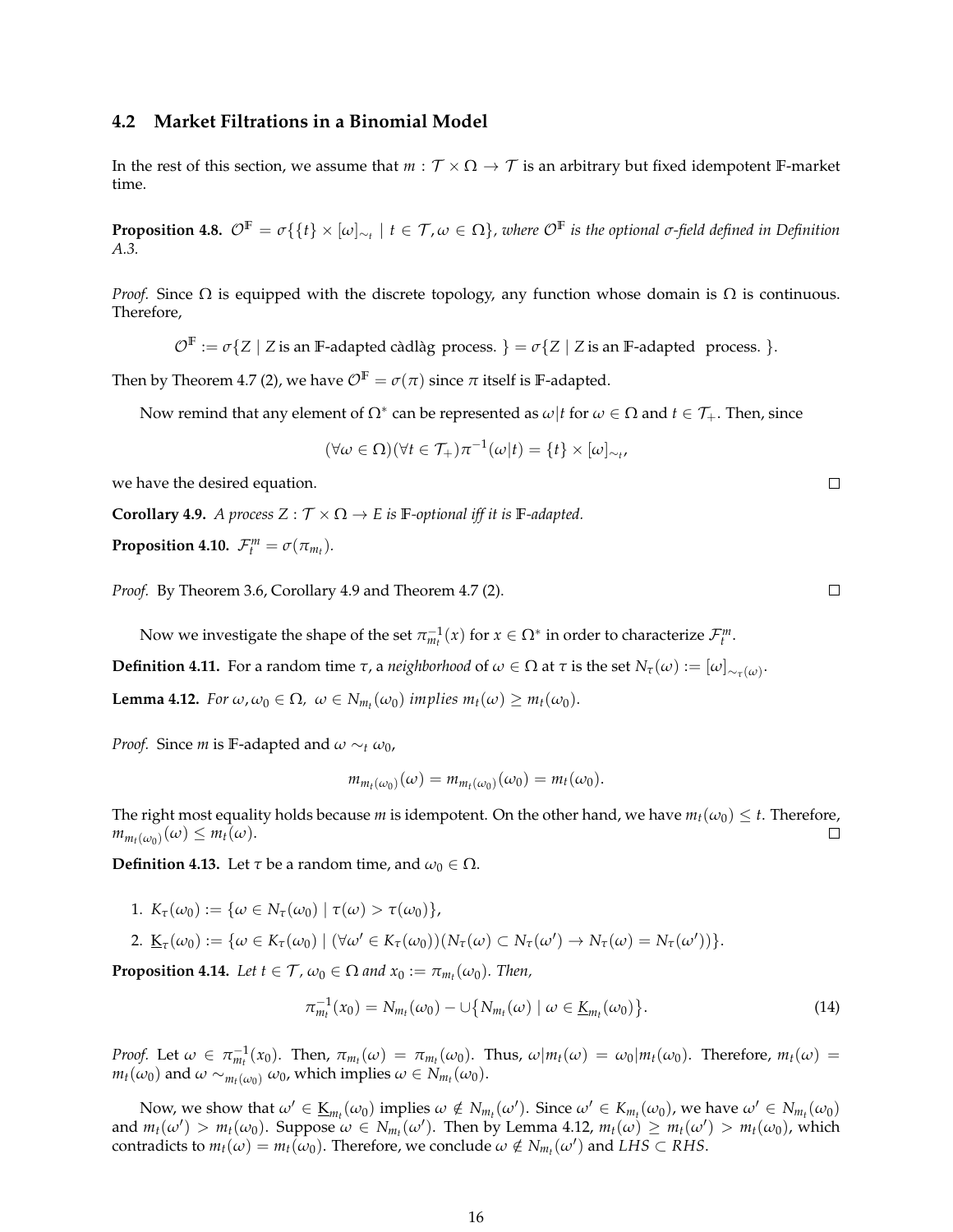Next, we show the opposite inclusion. Let  $\omega \in N_{m_t}(\omega_0) - \cup \{N_{m_t}(\omega) \mid \omega \in \underline{\mathbf{K}}_{m_t}(\omega_0)\}$ . We want to show  $\omega \in \pi_{m_t}^{-1}(x_0)$ .

Since  $\omega \in N_{m_t}(\omega_0)$ , we have  $m_t(\omega) \geq m_t(\omega_0)$  by Lemma 4.12. Suppose  $m_t(\omega) > m_t(\omega_0)$ . Then,  $\omega \in K_{m_t}(\omega_0)$ . We can pick  $\omega' \in \underline{\mathrm{K}}_{m_t}(\omega_0)$  such that  $N_{m_t}(\omega') \supset N_{m_t}(\omega)$ . Therefore,  $\omega \in N_{m_t}(\omega) \subset N_{m_t}(\omega')$ . But this contradicts to the way of the selection of  $\omega$ . Hence, we have  $m_t(\omega) = m_t(\omega_0)$ .

On the other hand, we have  $\omega | m_t(\omega_0) = \omega_0 | m_t(\omega_0)$  since  $\omega \in N_{m_t}(\omega_0)$ . Therefore,

$$
\pi_{m_t}(\omega) = \omega | m_t(\omega) = \omega | m_t(\omega_0) = \omega_0 | m_t(\omega_0) = \pi_{m_t}(\omega_0) = x_0.
$$

 $\Box$ 

**Corollary 4.15.**  $\mathcal{F}_t^m = \sigma\{N_{m_t}(\omega) \mid \omega \in \Omega\}$ .

### **4.3 Conditional Expectations Given a Market Filtration**

We keep assuming that *m* is an idempotent **F**-market time throughout this subsection.

**Theorem 4.16.** *Let Y be a random variable and X be an Fm<sup>t</sup> -measurable random variable. Then,*

$$
\mathbb{E}^{\mathbb{P}}[Y \mid \mathcal{F}_t^m] = X \quad \text{iff} \quad (\forall \omega_0 \in \Omega)(\mathbb{E}^{\mathbb{P}}[\mathbb{1}_{N_{m_t}(\omega_0)}Y] = \mathbb{E}^{\mathbb{P}}[\mathbb{1}_{N_{m_t}(\omega_0)}X]).
$$

*Proof.* The only-if part is trivial. So we assume the right hand side. Let

$$
\mathcal{G} := \{ A \in \mathcal{F}_t^m \mid \int_A Y d\mathbb{P} = \int_A X d\mathbb{P} \}.
$$

Then, all we need to show is  $\mathcal{G} = \mathcal{F}_t^m$ .

By the assumption, for any  $\omega_0 \in \Omega$ , we have  $N_{m_t}(\omega_0) \in \mathcal{G}$ . Now seeing Equation (14) and noticing that the following relations are satisfied for any  $\omega_1$ ,  $\omega_2 \in \underline{\mathbf{K}}_{m_t}(\omega_0)$ ,

1.  $N_{m_t}(\omega_1) \subset N_{m_t}(\omega_0)$ , 2.  $N_{m_t}(\omega_1) = N_{m_t}(\omega_2)$  or  $N_{m_t}(\omega_1) \cap N_{m_t}(\omega_2) = \emptyset$ ,

we have the following equation where all unions are disjoint-sum:

$$
N_{m_t}(\omega_0)=\pi_{m_t}^{-1}(\pi_{m_t}(\omega_0))\cup\big(\bigcup\big\{N_{m_t}(\omega)\mid\omega\in\underline{\mathrm{K}}_{m_t}(\omega_0)\big\}\big).
$$

Therefore, by the assumption, we have

$$
\mathcal{H}:=\{\pi_{m_t}^{-1}(\pi_{m_t}(\omega_0))\mid \omega_0\in\Omega\}\subset\mathcal{G}.
$$

Again, the elements of  $H$  are disjoint each other, and obviously *∪H* =  $\Omega$ . So, any element of  $\mathcal{F}^m_t = \sigma(\pi_{m_t})$ can be represented as a disjoint sum of the elements of  $H$ , which concludes  $\mathcal{F}_{t}^{m} \subset \mathcal{G}$ .

 $\Box$ 

Now we specify a process Y and calculates its conditional expectation given the market filtration  $\mathcal{F}_{t}^{m}$ . **Definition 4.17.** [Process *Y*]

1. For  $t \in \mathcal{T}_+$ , a Bernoulli process *X* is defined by

$$
X_t(\omega) = \begin{cases} \sqrt{\delta} & \text{if } \omega(t) = \mathfrak{H} \\ -\sqrt{\delta} & \text{if } \omega(t) = \mathfrak{T}. \end{cases}
$$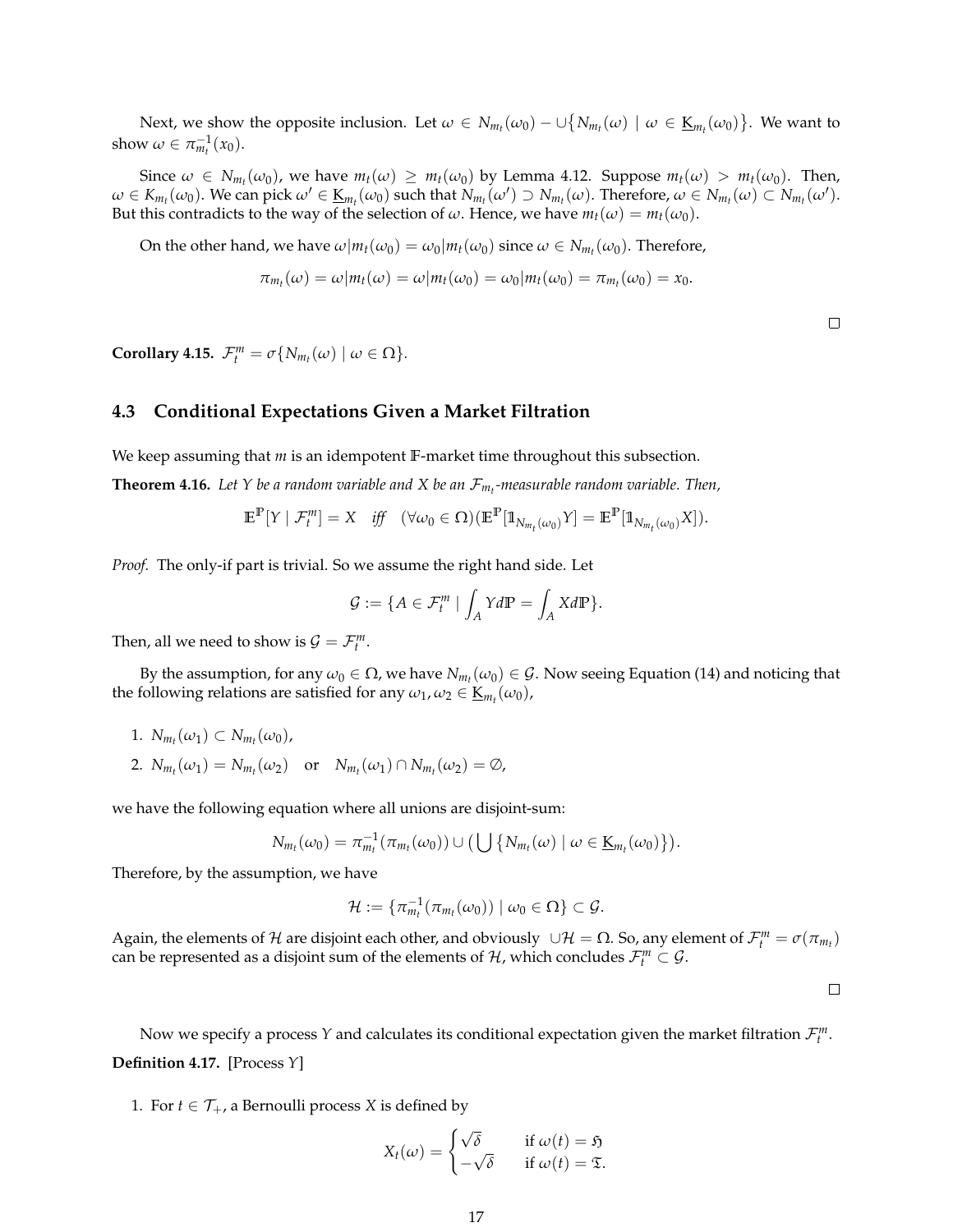- 2. For  $t \in \mathcal{T}$ , a process *M* is defined by  $M_t(\omega) := \sum_{s \in [0,t]_{\mathcal{T}}} X_s(\omega)$ .
- 3. The process *Y* is defined by

$$
Y_t(\omega) := y_0 + vt + \sigma M_t(\omega)
$$

where  $y_0$ ,  $\nu$  and  $\sigma \geq 0$  are constants.

**Definition 4.18.** Let  $f : \mathbb{R} \to \mathbb{R}$  be a fixed function. Define a function  $g : \mathcal{T} \times \mathbb{R} \to \mathbb{R}$  by

$$
g(0,y) := f(y),
$$
  
 
$$
g(t+y) := pg(t, y + v\delta + \sigma\sqrt{\delta}) + (1-p)g(t, y + v\delta - \sigma\sqrt{\delta}).
$$

**Theorem 4.19.** *For any s*  $\geq t$ *,* 

$$
\mathbb{E}^{\mathbb{P}}[f(Y_s) \mid \mathcal{F}_t^m] = g(s - m_t, Y_{m_t}).
$$
\n(15)

*Proof.* By Theorem 4.16, since  $g(s - m_t, Y_{m_t})$  is  $\mathcal{F}_t^m$ -measurable, all we need to show is

$$
(\forall \omega_0 \in \Omega)(\mathbb{E}^{\mathbb{P}}[\mathbb{1}_{N_{m_t}(\omega_0)}f(Y_s)] = \mathbb{E}^{\mathbb{P}}[\mathbb{1}_{N_{m_t}(\omega_0)}g(s-m_t,Y_{m_t})]).
$$

Thinking about the shape of the set  $N_{m_t}(\omega_0)$ , we can prove it by showing

$$
(\forall C \in \mathbb{R})(\mathbb{E}^{\mathbb{P}}[\mathbb{1}_{N_{m_t}(\omega_0)}f(Y_{m_t+u}+C)] = \mathbb{E}^{\mathbb{P}}[\mathbb{1}_{N_{m_t}(\omega_0)}g(u,Y_{m_t}+C)]) \tag{16}
$$

by induction on  $u \in [0, s - m_t]_{\mathcal{T}}$ .

When  $u = 0$ , it is trivial. Assume Equation (16) holds at  $u \in [0, s - m_t[\tau]$ . Then, we have

$$
\mathbb{E}^{\mathbb{P}}[\mathbb{1}_{N_{m_t}(\omega_0)} f(Y_{m_t+u+}+C)]
$$
\n
$$
= \mathbb{E}^{\mathbb{P}}[\mathbb{E}^{\mathbb{P}}[\mathbb{1}_{N_{m_t}(\omega_0)} f(Y_{m_t+u+}+C) | \mathcal{F}_{m_t+u}]]
$$
\n
$$
= \mathbb{E}^{\mathbb{P}}[\mathbb{E}^{\mathbb{P}}[\mathbb{1}_{N_{m_t}(\omega_0)} f(Y_{m_t+u}+v\delta+\sigma X_{m_t+u+}+C) | \mathcal{F}_{m_t+u}]]
$$
\n
$$
= \mathbb{E}^{\mathbb{P}}[p\mathbb{1}_{N_{m_t}(\omega_0)} f(Y_{m_t+u}+v\delta+\sigma\sqrt{\delta}+C) + (1-p)\mathbb{1}_{N_{m_t}(\omega_0)} f(Y_{m_t+u}+v\delta-\sigma\sqrt{\delta}+C)]
$$
\n
$$
= p\mathbb{E}^{\mathbb{P}}[\mathbb{1}_{N_{m_t}(\omega_0)} f(Y_{m_t+u}+v\delta+\sigma\sqrt{\delta}+C))] + (1-p)\mathbb{E}^{\mathbb{P}}[\mathbb{1}_{N_{m_t}(\omega_0)} f(Y_{m_t+u}+v\delta-\sigma\sqrt{\delta}+C)]
$$
\n
$$
= p\mathbb{E}^{\mathbb{P}}[\mathbb{1}_{N_{m_t}(\omega_0)} g(u, Y_{m_t}+v\delta+\sigma\sqrt{\delta}+C)] + (1-p)\mathbb{E}^{\mathbb{P}}[\mathbb{1}_{N_{m_t}(\omega_0)} g(u, Y_{m_t}+v\delta-\sigma\sqrt{\delta}+C)]
$$
\n
$$
= \mathbb{E}^{\mathbb{P}}[\mathbb{1}_{N_{m_t}(\omega_0)} (p g(u, (Y_{m_t}+C)+v\delta+\sigma\sqrt{\delta}) + (1-p)g(u, (Y_{m_t}+C)+v\delta-\sigma\sqrt{\delta}))]
$$
\n
$$
= \mathbb{E}^{\mathbb{P}}[\mathbb{1}_{N_{m_t}(\omega_0)} g(u+, Y_{m_t}+C)].
$$

Therefore, Equation (16) holds at  $u$  + as well, which completes the proof.

 $\Box$ 

**Corollary 4.20.** *For any s*  $\geq t$ *,* 

$$
\mathbb{E}^{\mathbb{P}}[f(Y_s) \mid \mathcal{F}_t^m] = \mathbb{E}^{\mathbb{P}}[f(Y_s) \mid m_t, Y_{m_t}].
$$
\n(17)

**Note 4.21.** Practically, Corollary 4.20 is enough to price defaultable securities under a market-time based model since we can make it as accurate as possible by making *δ* smaller.

Suppose  $p = \frac{1}{2}$ . Then, as  $\delta \to 0$ , the process *M* converges to a standard Brownian motion in distribution by the Central Limit Theorem, and the process *Y* will satisfy

$$
Y_t = y_0 + vt + \sigma B_t. \tag{18}
$$

The function *g* defined in Definition 4.18 will be specified with an appropriate partial differential equation, and Equation (17) may hold at this continuous case.

We will use this insight when we calculate a defaultable bond price in Section 5.2.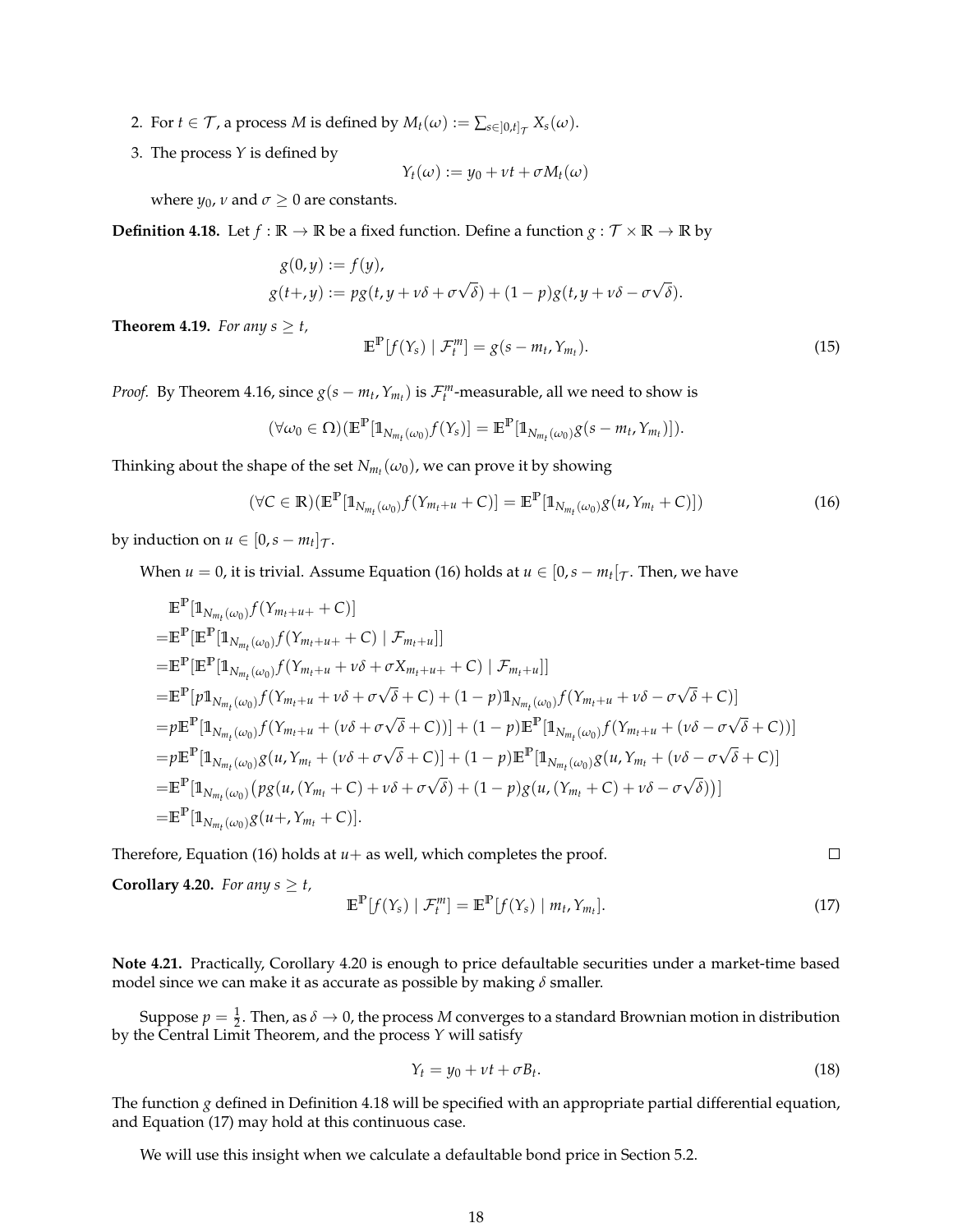# **5 Valuation of Defaultable Bonds**

In this section, we apply the result of the theory of market times to a firm value process that is driven by a geometric Brownian motion. We assume that the probability measure **P** is a risk-neutral probability measure from now on. The notation in this subsection basically follows Example 3.1.1 of Bielecki and Rutkowski [BR04]. In this section. we only treat  $\mathcal{T} := \mathbb{R}_+$  case.

## **5.1 The Setup**

Assume that the firm value process  $V = \{V_t\}_{t \in \mathcal{T}}$  satisfies the equation

$$
dV_t = V_t((r - \kappa)dt + \sigma_V dB_t)
$$
\n(19)

where  $\kappa > 0$  represents the payout ratio,  $\sigma_V > 0$  is the constant volatility coefficient, and  $B_t$  is a standard **P**-Brownian motion. The short term interest rate *r* is assumed to be non-random. Then, we have

$$
V_t = V_0 \exp \left( (r - \kappa - \frac{1}{2} \sigma_V^2)t + \sigma_V B_t \right).
$$

We define the default time *τ* of the firm by

$$
\tau := \inf\{t > 0 \mid V_t < L\} \tag{20}
$$

where *L* is a constant liability with  $L < V_0$ .

Now let

$$
Y_t := \log \frac{V_t}{L}.\tag{21}
$$

Then, we have easily get the following equations

$$
Y_t = \log \frac{V_0}{L} + (r - \kappa - \frac{1}{2}\sigma_V^2)t + \sigma_V B_t,
$$
\n(22)

$$
\tau = \inf\{t > 0 \mid Y_t < 0\}.
$$
\n(23)

By defining the following constants

$$
y_0 := \log \frac{V_0}{L}, \quad \nu := r - \kappa - \frac{1}{2}\sigma_V^2, \quad \sigma := \sigma_V,
$$
 (24)

we have

$$
Y_t = y_0 + vt + \sigma B_t, \tag{25}
$$

Figure 2 shows the path of the firm value process *V* (manager's view), using the same trajectory of Poisson market time shown in Figure 1. It also shows the corresponding market view, i.e. *Vm<sup>t</sup>* ,

## **5.2 Zero-Coupon Bond**

A defaultable zero-coupon bond with zero recovery pays one unit of account at maturity *T* if no default happened and zero otherwise. Thinking the relation

$$
\tau > t \Leftrightarrow \inf_{u \in [0,t]} V_u > L \Leftrightarrow \inf_{u \in [0,t]} Y_u > 0,
$$
\n(26)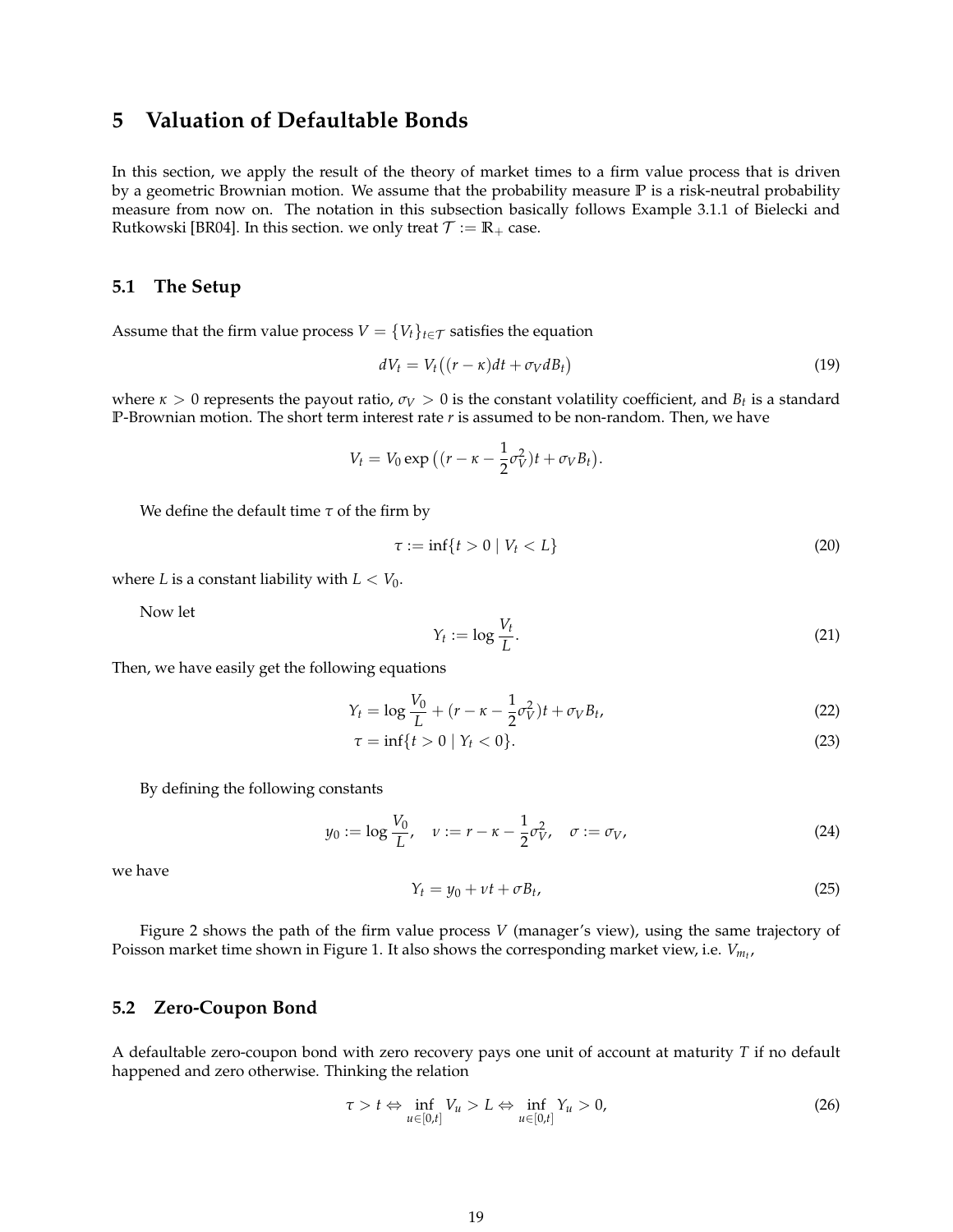

T=250 L=0.40 V\_0=1.00 mu\_V=0.01 sigma\_V=0.15 tau=212

Figure 2: Firm Value Process

the bond price  $D(t, T)$  at time  $t < T$  is

$$
D(t,T) = \mathbb{E}^{\mathbb{P}}[e^{-(T-t)r}\mathbb{1}_{\{\tau>T\}} | \mathcal{F}_{t}^{m}]
$$
  
\n
$$
= e^{-(T-t)r}\mathbb{E}^{\mathbb{P}}[\mathbb{1}_{\{\inf_{u\in[0,T]}V_{u}>L\}} | \mathcal{F}_{m_{t}}]
$$
  
\n
$$
= e^{-(T-t)r}\mathbb{1}_{\{\inf_{u\in[0,m_{t}]}V_{u}>L\}}\mathbb{E}^{\mathbb{P}}[\mathbb{1}_{\{\inf_{u\in[m_{t},T]}V_{u}>L\}} | \mathcal{F}_{m_{t}}]
$$
  
\n
$$
= e^{-(T-t)r}\mathbb{1}_{\{\tau>m_{t}\}}\mathbb{E}^{\mathbb{P}}[\mathbb{1}_{\{\inf_{u\in[m_{t},T]}Y_{u}>0\}} | \mathcal{F}_{m_{t}}]
$$
  
\n
$$
= e^{-(T-t)r}\mathbb{1}_{\{\tau>m_{t}\}}\mathbb{E}^{\mathbb{P}}[\mathbb{1}_{\{\inf_{u\in[m_{t},T]}Y_{u}>0\}} | m_{t}, Y_{m_{t}}]
$$
  
\n
$$
= e^{-(T-t)r}\mathbb{1}_{\{\tau>m_{t}\}}\mathbb{P}(\inf_{u\in[m_{t},T]}Y_{u}>0 | m_{t}, Y_{m_{t}})
$$
  
\n
$$
= e^{-(T-t)r}\mathbb{1}_{\{\tau>m_{t}\}}\big[\Phi\left(\frac{Y_{m_{t}}+v(T-m_{t})}{\sigma\sqrt{T-m_{t}}}\right) - e^{-2vY_{m_{t}}\sigma^{-2}}\Phi\left(\frac{-Y_{m_{t}}+v(T-m_{t})}{\sigma\sqrt{T-m_{t}}}\right)\big].
$$

The last equality comes from Theorem A.8. We also use the insight acquired in Note 4.21, which was proved for a discrete case.

On the other hand, a risk-free bond price that pays one unit of account at maturity *T* is

$$
B(t,T) = e^{-(T-t)r}.
$$

Now, the credit spread *S*(*t*, *T*) of the bond is the yield over the risk-free short-rate. Therefore, it becomes on *{τ > mt}*,

$$
S(t,T) = -\frac{1}{T-t} \left( \log D(t,T) - \log B(t,T) \right)
$$
  
= 
$$
-\frac{1}{T-t} \left[ \Phi \left( \frac{Y_{m_t} + v(T-m_t)}{\sigma \sqrt{T-m_t}} \right) - e^{-2\nu Y_{m_t} \sigma^{-2}} \Phi \left( \frac{-Y_{m_t} + v(T-m_t)}{\sigma \sqrt{T-m_t}} \right) \right].
$$
 (27)

In order to see a behaviour of the credit spread around the default event, let us see Figure 3. It shows the credit spread *S*(*t*, 250) calculated by Equation (27). We can see the left-discontinuity at the default point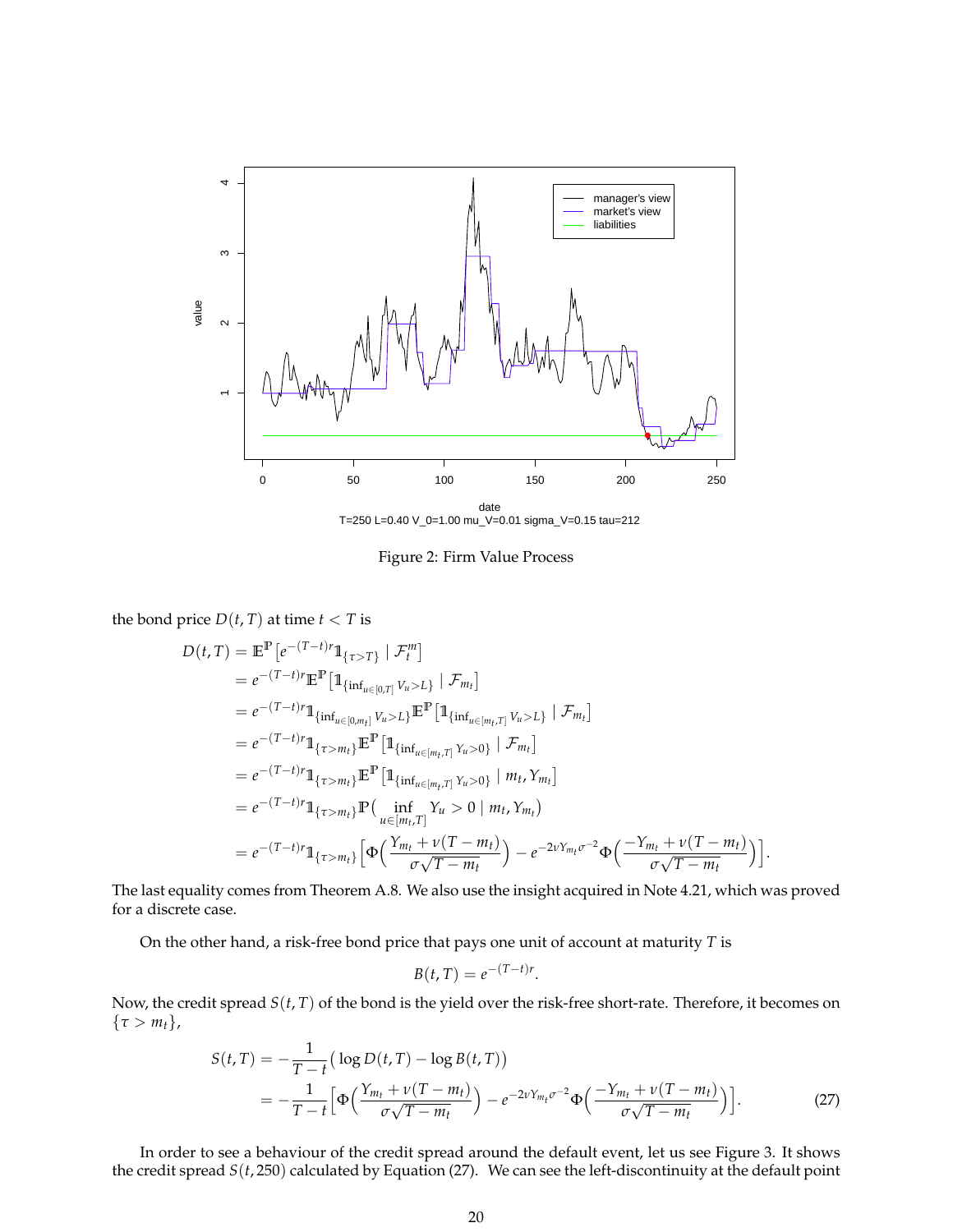

Figure 3: Credit Spread of Defaultable Bond

(the red dot), which is consistent with the empirical observation.

# **A Appendix**

This appendix consists of the known results that are necessary for the discussions in the main text.

## **A.1 Progressive and Optional Processes**

**Definition A.1.** [Progressive Processes] A process  $X = \{X_t\}_{t \in \mathcal{T}}$  is called  $\mathbb{F}$ -*progressive* if for every  $t \in \mathcal{T}$ ,  $X|_{[0,t]_T \times \Omega}$  is  $\mathcal{B}[0,t] \otimes \mathcal{F}_t$ -measurable. A random set is called **F**-*progressive* if its indicator function is **F**progressive.

**Lemma A.2.** *[ [RW00] Lemma VI.3.3] Every right continuous* **F***-adapted process is* **F***-progressive.*

**Definition A.3.** [Optional Processes] The *optional σ-field* with respect to **F** is the *σ*-field *O***<sup>F</sup>** defined on *T ×* Ω such that

 $\mathcal{O}^{\mathbb{F}} := \sigma\{X \mid X = \{X_t\}_{t \in \mathcal{T}} \text{ is an } \mathbb{F}\text{-adapted c\{and}} \text{ gives } \text{.}$  (28)

An element of  $\mathcal{O}^{\mathbb{F}}$  is called an  $\mathbb{F}$ -*optional* set. A process  $X = \{X_t\}_{t \in \mathcal{T}}$  is called  $\mathbb{F}$ -*optional* if the map  $(t, \omega) \mapsto$  $X_t(\omega)$  is  $\mathcal{O}^{\mathbb{F}}$ -measurable.

By Lemma A.2, every **F**-optional process is an **F**-progressive process, and every **F**-optional set is an **F**-progressive set.

The following is one of the standard *σ*-fields generated by arbitrary random times. You can find it for example in Definition 8.4 in Nikeghbali [Nik06].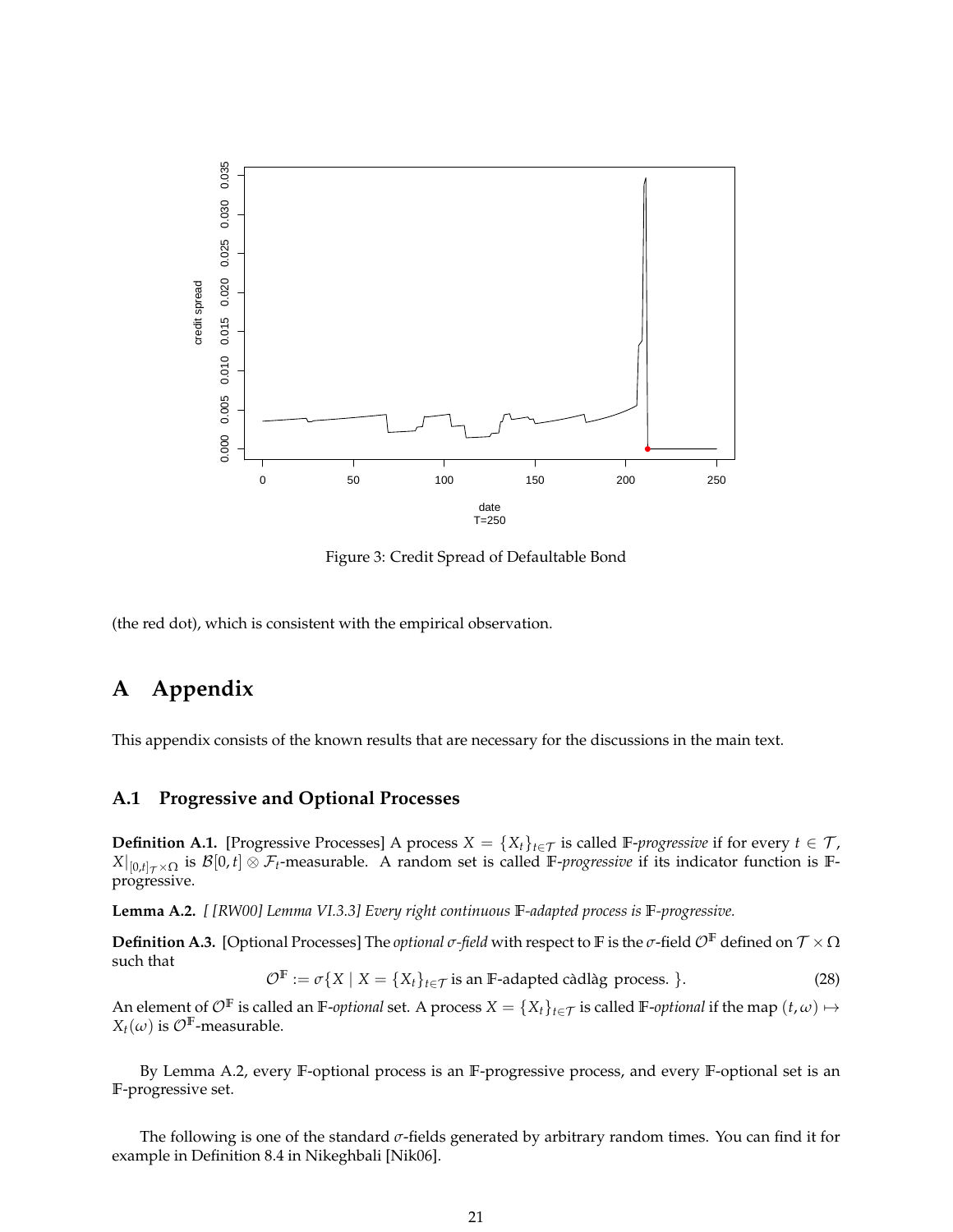**Definition A.4.** Let  $\tau$  be a random time. The  $\sigma$ -field  $\mathcal{F}_{\tau}$  is defined by

$$
\mathcal{F}_{\tau} := \sigma \{ Z_{\tau} \mid Z = \{ Z_{t} \}_{t \in \mathcal{T}}
$$
 is an F-optional process. }.

The *σ*-field *F<sup>τ</sup>* consists of events which depend on what happens up to and including time *τ*.

**Proposition A.5.** *Every random time*  $\tau$  *is*  $\mathcal{F}_{\tau}$ *-measurable.* 

*Proof.* Let *Z* be a process defined by  $Z(t, \omega) = t$  for all  $t \in \mathcal{T}$  and  $\omega \in \Omega$ . Then *Z* is obviously optional and  $Z_{\tau} = \tau$ .  $\Box$ 

**Theorem A.6.** *[ [DMM92] Théorème XX.27] Let*  $\tau_1$  *and*  $\tau_2$  *be two random times such that*  $\tau_1 \leq \tau_2$ *. If*  $\tau_1$  *is*  $\mathcal{F}_{\tau_2}$ -measurable, we have  $\mathcal{F}_{\tau_1} \subset \mathcal{F}_{\tau_2}.$ 

**Theorem A.7.** *[ [RW00] Lemma VI.17.5] If τ is an* **F***-stopping time, then*

$$
\mathcal{F}_{\tau} = \{ A \in \mathcal{F}_{\infty} \mid (\forall u \in \mathcal{T}) A \cap \{ \tau \leq u \} \in \mathcal{F}_{u} \}.
$$
 (29)

*Especially, if there exists a constant*  $t \in \mathcal{T}$  *such that for any*  $\omega \in \Omega$ *,*  $\tau(\omega) = t$ *, then*  $\mathcal{F}_{\tau} = \mathcal{F}_t$ *.* 

# **A.2 Brownian Motion with a Drift**

The following theorem is an indispensable tool for calculating default times in markets with complete information.

**Theorem A.8.** [[MR05] Corollary B.4.4] Let  $\{B_t\}_{t\in\mathbb{R}_+}$  be a standard  $\mathbb{F}$ -Brownian motion, and  $Y = \{Y_t\}_{t\in\mathbb{R}_+}$  be *a process satisfying the following equation*

$$
Y_t = y_0 + vt + \sigma B_t,
$$

*where*  $y_0 > 0$ , *v* and  $\sigma > 0$  are given constants. Then for  $y \in \mathbb{R}$ , we have

$$
\mathbb{P}\left(\inf_{s\in[0,t]}Y_s\geq y\right)=\Phi\left(\frac{-y+y_0+\nu t}{\sigma\sqrt{t}}\right)-e^{2\nu(y-y_0)\sigma^{-2}}\Phi\left(\frac{y-y_0+\nu t}{\sigma\sqrt{t}}\right)
$$

*where the function* Φ *is the c.d.f. of the standard normal distribution.*

## **Acknowledgements**

Authors owe a special debt of gratitude to Professor Marek Rutkowski who kindly read one of the earliest drafts and gave one of the authors some important hints to go further in the next step.

# **References**

- [Ada11] Takanori Adachi, *Credit risk modeling with market times*, Master's thesis, Graduate School of International Corporate Strategy, Hitotsubashi University, Tokyo, 2011.
- [BJR09] Tomasz R. Bielecki, Monique Jeanblanc, and Marek Rutkowski, *Credit risk modeling*, Osaka University CSFI Lecture Notes Series, vol. 2, Osaka University Press, Osaka, 2009.
- [BR04] Tomasz R. Bielecki and Marek Rutkowski, *Credit risk: Modeling, valuation and hedging*, Springer-Verlag, Berlin Heidelberg, 2004.